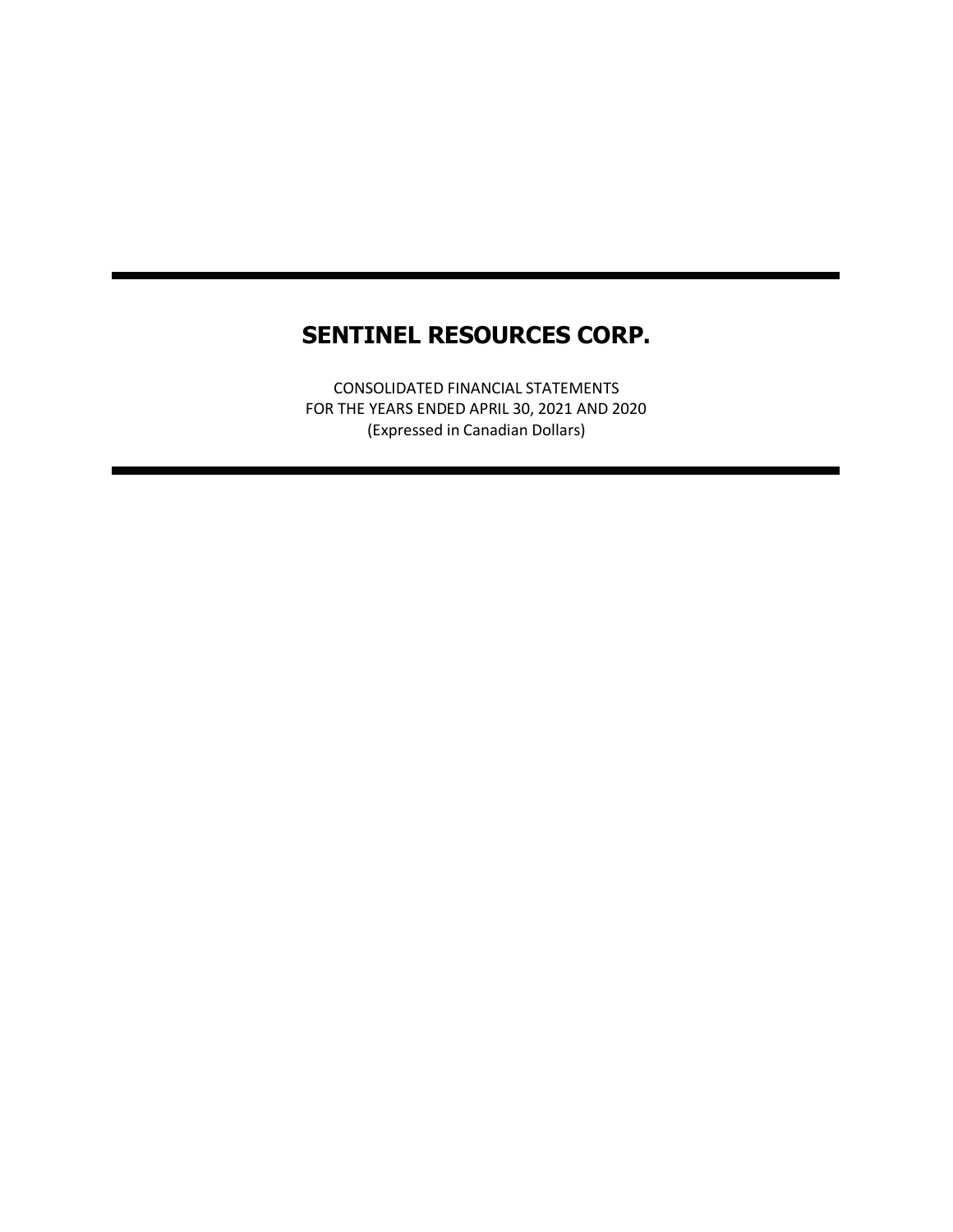

**Baker Tilly WM LLP**

900 – 400 Burrard Street Vancouver, British Columbia Canada V6C 3B7 **T:** +1 604.684.6212 **F:** +1 604.688.3497

vancouver@bakertilly.ca

# **INDEPENDENT AUDITOR'S REPORT www.bakertilly.ca**

#### *Opinion*

We have audited the consolidated financial statements of Sentinel Resources Corp. (the "Company"), which comprise the consolidated statements of financial position as at April 30, 2021 and 2020, and the consolidated statements of loss and comprehensive loss, consolidated statements of changes in equity and consolidated statements of cash flows for the years then ended, and notes to the consolidated financial statements, including a summary of significant accounting policies.

In our opinion, the accompanying consolidated financial statements present fairly, in all material respects, the consolidated financial position of the Company as at April 30, 2021 and 2020, and its consolidated financial performance and its consolidated cash flows for the years then ended, in accordance with International Financial Reporting Standards.

### *Basis for Opinion*

We conducted our audits in accordance with Canadian generally accepted auditing standards. Our responsibilities under those standards are further described in the *Auditor's Responsibilities for the Audit of the Consolidated Financial Statements* section of our report. We are independent of the Company in accordance with the ethical requirements that are relevant to our audits of the consolidated financial statements in Canada, and we have fulfilled our other ethical responsibilities in accordance with these requirements. We believe that the audit evidence we have obtained in our audits is sufficient and appropriate to provide a basis for our opinion.

#### *Material Uncertainty Related to Going Concern*

We draw attention to Note 1 in the consolidated financial statements, which describes events and conditions indicating that a material uncertainty exists that may cast significant doubt on the Company's ability to continue as a going concern. Our opinion is not modified in respect of this matter.

#### *Other Information*

Management is responsible for the other information. The other information comprises the information included in the Management's Discussion & Analysis filed with the relevant Canadian securities commissions.

Our opinion on the consolidated financial statements does not cover the other information and we do not express any form of assurance conclusion thereon.

In connection with our audits of the consolidated financial statements, our responsibility is to read the other information and, in doing so, consider whether the other information is materially inconsistent with the consolidated financial statements or our knowledge obtained in the audits and remain alert for indications that the other information appears to be materially misstated. If, based on the work we have performed, we conclude that there is a material misstatement of this other information, we are required to report that fact in this auditor's report. We have nothing to report in this regard.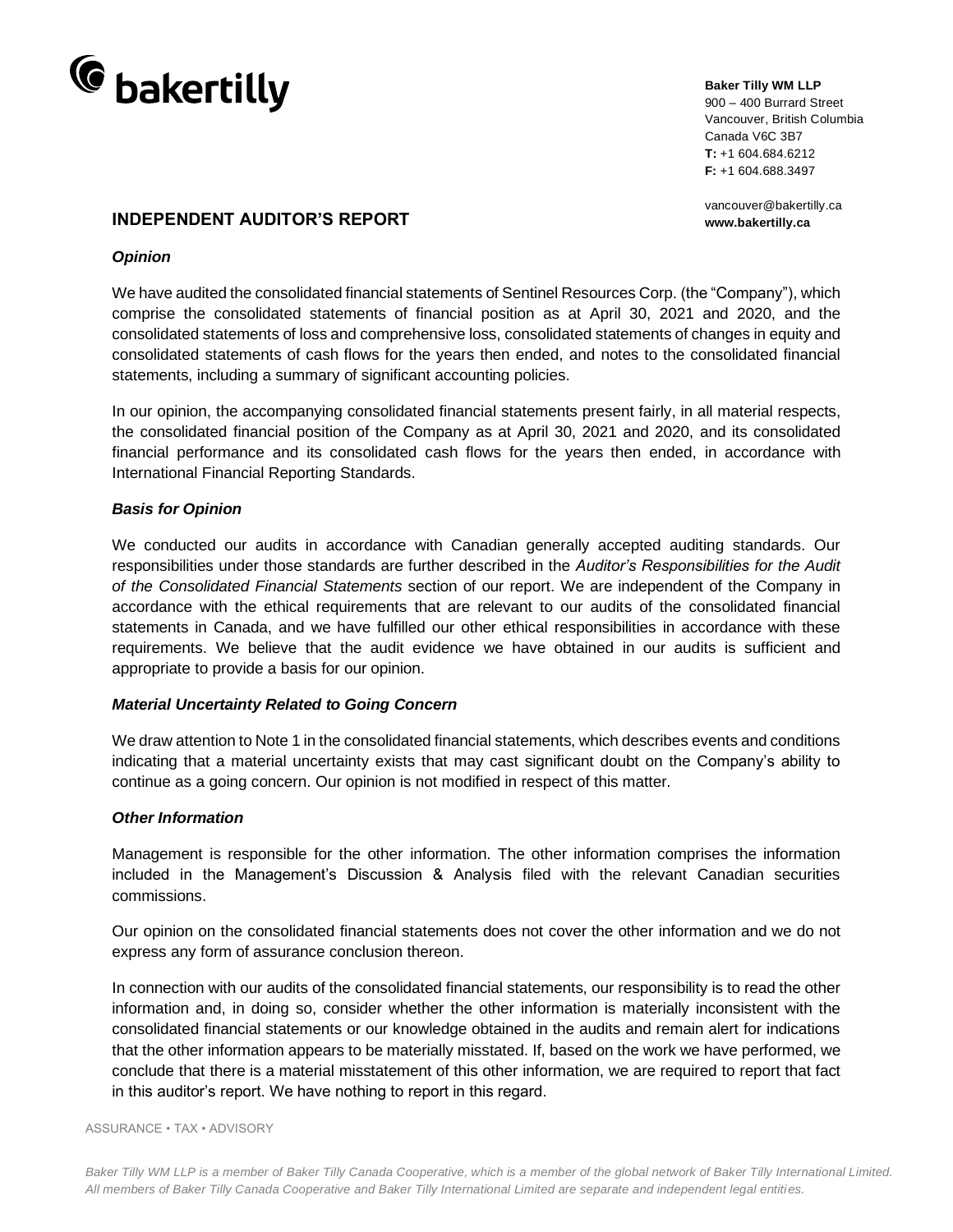

## *Responsibilities of Management and Those Charged with Governance for the Consolidated Financial Statements*

Management is responsible for the preparation and fair presentation of the consolidated financial statements in accordance with International Financial Reporting Standards, and for such internal control as management determines is necessary to enable the preparation of consolidated financial statements that are free from material misstatement, whether due to fraud or error.

In preparing the consolidated financial statements, management is responsible for assessing the Company's ability to continue as a going concern, disclosing, as applicable, matters related to going concern and using the going concern basis of accounting unless management either intends to liquidate the Company or to cease operations, or has no realistic alternative but to do so.

Those charged with governance are responsible for overseeing the Company's financial reporting process.

#### *Auditor's Responsibilities for the Audit of the Consolidated Financial Statements*

Our objectives are to obtain reasonable assurance about whether the consolidated financial statements as a whole are free from material misstatement, whether due to fraud or error, and to issue an auditor's report that includes our opinion. Reasonable assurance is a high level of assurance, but is not a guarantee that an audit conducted in accordance with Canadian generally accepted auditing standards will always detect a material misstatement when it exists. Misstatements can arise from fraud or error and are considered material if, individually or in the aggregate, they could reasonably be expected to influence the economic decisions of users taken on the basis of these consolidated financial statements.

As part of an audit in accordance with Canadian generally accepted auditing standards, we exercise professional judgment and maintain professional skepticism throughout the audit. We also:

- Identify and assess the risks of material misstatement of the consolidated financial statements, whether due to fraud or error, design and perform audit procedures responsive to those risks, and obtain audit evidence that is sufficient and appropriate to provide a basis for our opinion. The risk of not detecting a material misstatement resulting from fraud is higher than for one resulting from error, as fraud may involve collusion, forgery, intentional omissions, misrepresentations, or the override of internal control.
- Obtain an understanding of internal control relevant to the audit in order to design audit procedures that are appropriate in the circumstances, but not for the purpose of expressing an opinion on the effectiveness of the Company's internal control.
- Evaluate the appropriateness of accounting policies used and the reasonableness of accounting estimates and related disclosures made by management.
- Conclude on the appropriateness of management's use of the going concern basis of accounting and, based on the audit evidence obtained, whether a material uncertainty exists related to events or conditions that may cast significant doubt on the Company's ability to continue as a going concern. If we conclude that a material uncertainty exists, we are required to draw attention in our auditor's report to the related disclosures in the consolidated financial statements or, if such disclosures are inadequate, to modify our opinion. Our conclusions are based on the audit evidence obtained up to the date of our auditor's report. However, future events or conditions may cause the Company to cease to continue as a going concern.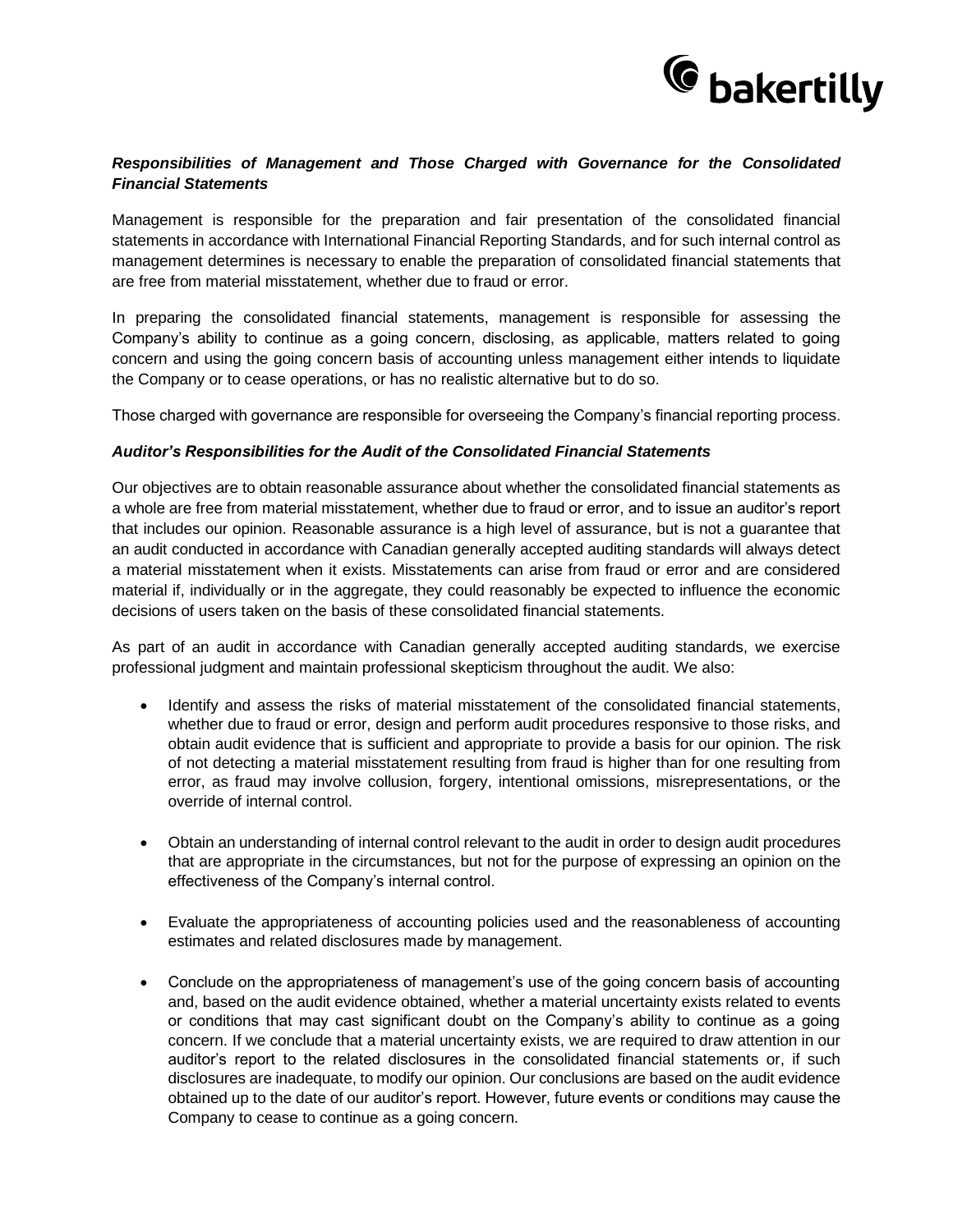

• Evaluate the overall presentation, structure and content of the consolidated financial statements, including the disclosures, and whether the consolidated financial statements represent the underlying transactions and events in a manner that achieves fair presentation.

We communicate with those charged with governance regarding, among other matters, the planned scope and timing of the audit and significant audit findings, including any significant deficiencies in internal control that we identify during our audit.

We also provide those charged with governance with a statement that we have complied with relevant ethical requirements regarding independence, and to communicate with them all relationships and other matters that may reasonably be thought to bear on our independence, and where applicable, related safeguards.

The engagement partner on the audit resulting in this independent auditor's report is Graeme L. Cocke.

Baker Tilly WM LLP

CHARTERED PROFESSIONAL ACCOUNTANTS

Vancouver, B.C. August 28, 2021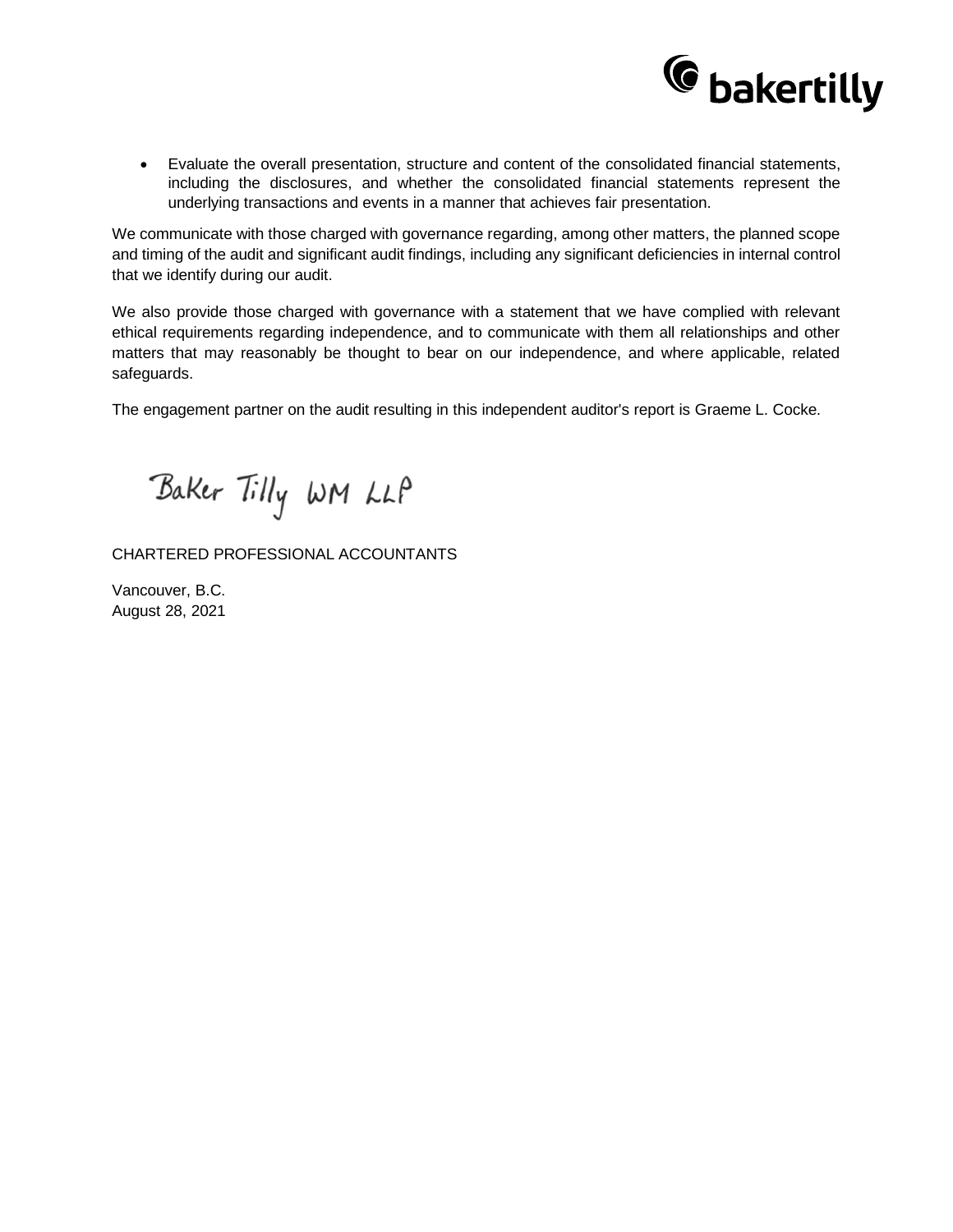### **SENTINEL RESOURCES CORP. CONSOLIDATED STATEMENTS OF FINANCIAL POSITION**

(Expressed in Canadian Dollars)

|                                            |             | April 30,   | April 30,  |
|--------------------------------------------|-------------|-------------|------------|
|                                            |             | 2021        | 2020       |
|                                            | <b>Note</b> | \$          | \$         |
| <b>ASSETS</b>                              |             |             |            |
| Current assets                             |             |             |            |
| Cash                                       |             | 265,865     | 324,860    |
| <b>GST recoverable</b>                     |             | 122,309     |            |
| Prepaid expenses                           |             | 34,167      |            |
|                                            |             | 422,341     | 324,860    |
| Performance bonds                          |             | 75,920      |            |
| Exploration and evaluation assets          | 4           | 91,682      | 310,000    |
| <b>Total assets</b>                        |             | 589,943     | 634,860    |
|                                            |             |             |            |
| <b>LIABILITIES</b>                         |             |             |            |
| <b>Current liabilities</b>                 |             |             |            |
| Accounts payable and accrued liabilities   | 9           | 45,142      | 19,663     |
| <b>SHAREHOLDERS' EQUITY</b>                |             |             |            |
| Share capital                              | 6           | 4,155,983   | 735,591    |
| Contributed surplus                        | 6           | 207,850     | 26,833     |
| Accumulated other comprehensive income     |             | 1,293       |            |
| Deficit                                    |             | (3,820,325) | (147, 227) |
|                                            |             | 544,801     | 615,197    |
| Total liabilities and shareholders' equity |             | 589,943     | 634,860    |

Nature of operations and going concern (Note 1) Subsequent events (Notes 1, 4, 6 and 12)

**Approved and authorized on behalf of the Board of Directors on August 24, 2021**

"Robin Gamley" Director "Greg Bronson" Director

The accompanying notes are an integral part of these consolidated financial statements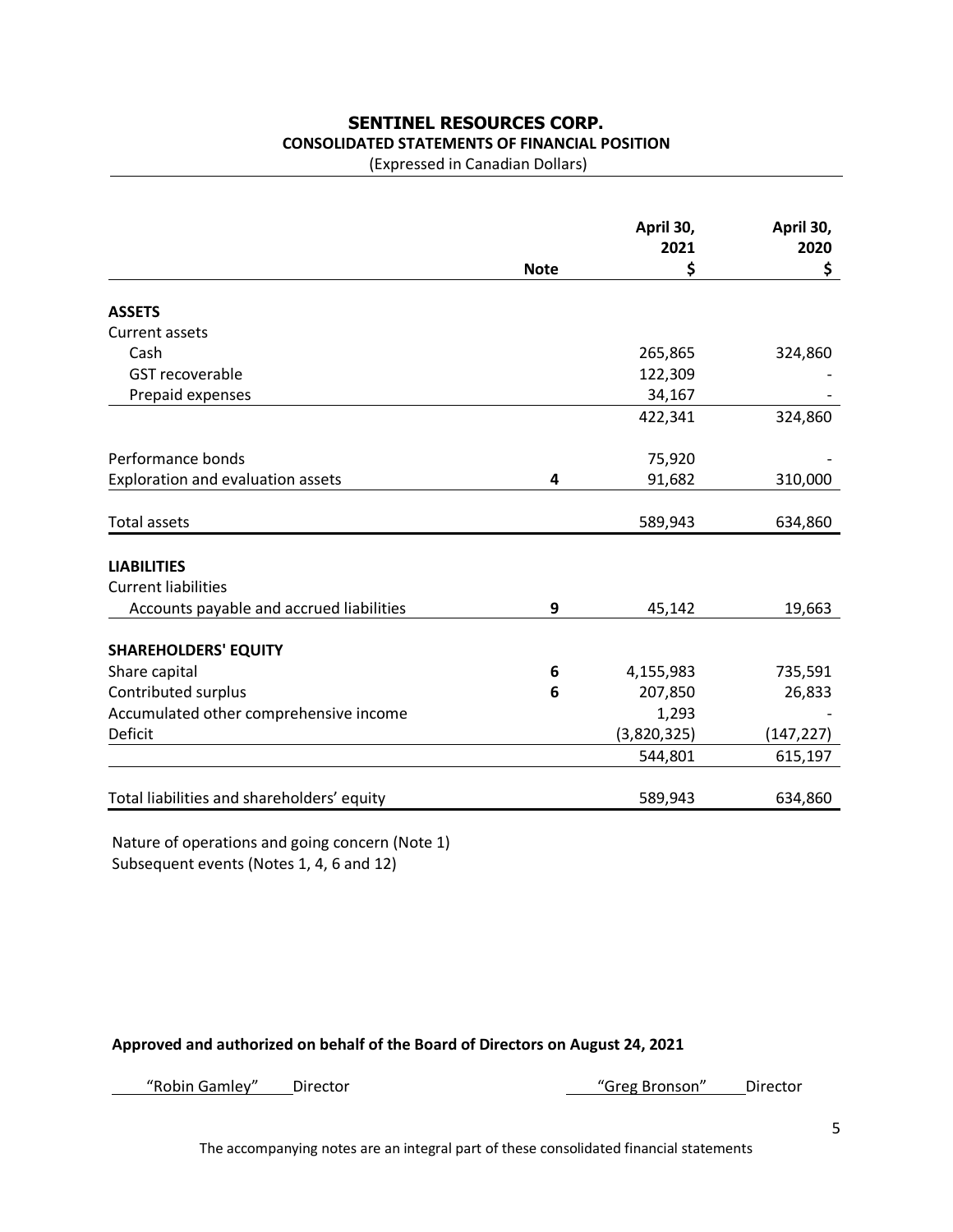## **SENTINEL RESOURCES CORP. CONSOLIDATED STATEMENTS OF LOSS AND COMPREHENSIVE LOSS**

# For the years ended April 30, 2021 and 2020

(Expressed in Canadian Dollars)

|                                                                                                   |              | 2021          | 2020       |
|---------------------------------------------------------------------------------------------------|--------------|---------------|------------|
|                                                                                                   | <b>Notes</b> | \$            | \$         |
| <b>Expenses</b>                                                                                   |              |               |            |
| Consulting fees                                                                                   | 9            | 237,363       |            |
| Corporate development                                                                             |              | 155,000       |            |
| <b>Filing fees</b>                                                                                |              | 34,681        | 30,321     |
| Foreign exchange loss                                                                             |              | 6,228         |            |
| Interest, financing fees and bank charges                                                         | 5            | 78,810        |            |
| Marketing                                                                                         |              | 744,827       |            |
| Office expenses                                                                                   |              | 9,088         | 2,721      |
| <b>Professional fees</b>                                                                          | 9            | 93,079        | 76,000     |
| Share based compensation                                                                          | 9            | 185,751       | 2,763      |
| Loss before other items                                                                           |              | (1,544,827)   | (111, 805) |
| <b>Other items</b>                                                                                |              |               |            |
| Interest income                                                                                   |              | 357           |            |
| Write-off of exploration and evaluation assets                                                    | 4            | (2, 128, 628) |            |
|                                                                                                   |              | (2, 128, 271) |            |
| Net loss for the year                                                                             |              | (3,673,098)   | (111, 805) |
| Items that may be reclassified subsequently to loss<br>Exchange difference on translating foreign |              |               |            |
| operations                                                                                        |              | 1,293         |            |
| Comprehensive loss for the year                                                                   |              | (3,671,805)   | (111, 805) |
| <b>Basic and diluted loss per share</b>                                                           |              | (0.46)        | (0.02)     |
| Weighted average number of shares outstanding                                                     |              | 7,988,852     | 5,159,443  |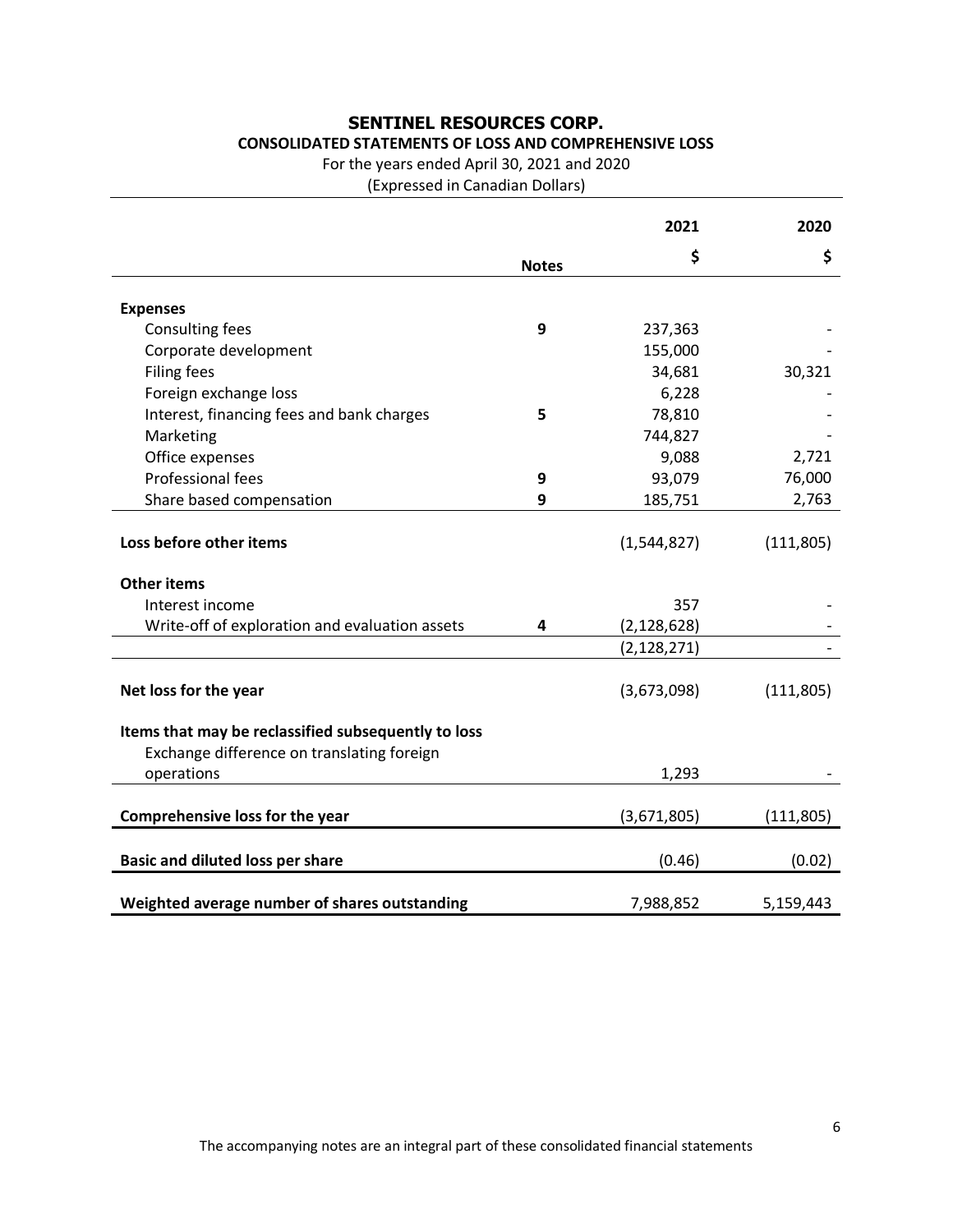# **SENTINEL RESOURCES CORP. CONSOLIDATED STATEMENTS OF CHANGES IN EQUITY**

(Expressed in Canadian dollars, except for share figures)

|           |                                                                                                                                          |                                                                                                                     |                                                                             | <b>Accumulated</b>                                        |                                                  |                                                          |
|-----------|------------------------------------------------------------------------------------------------------------------------------------------|---------------------------------------------------------------------------------------------------------------------|-----------------------------------------------------------------------------|-----------------------------------------------------------|--------------------------------------------------|----------------------------------------------------------|
|           |                                                                                                                                          |                                                                                                                     |                                                                             |                                                           |                                                  |                                                          |
|           |                                                                                                                                          |                                                                                                                     |                                                                             |                                                           |                                                  | <b>Total</b>                                             |
| #         | Ś.                                                                                                                                       | Ś                                                                                                                   | S                                                                           |                                                           | Ś                                                | \$                                                       |
|           |                                                                                                                                          |                                                                                                                     |                                                                             |                                                           |                                                  |                                                          |
|           |                                                                                                                                          |                                                                                                                     |                                                                             |                                                           |                                                  | 274,588                                                  |
|           |                                                                                                                                          |                                                                                                                     |                                                                             |                                                           |                                                  | (10)                                                     |
|           |                                                                                                                                          |                                                                                                                     |                                                                             |                                                           |                                                  |                                                          |
|           |                                                                                                                                          |                                                                                                                     |                                                                             |                                                           |                                                  | (100,000)                                                |
|           |                                                                                                                                          |                                                                                                                     | 2,763                                                                       |                                                           |                                                  | 2,763                                                    |
|           |                                                                                                                                          |                                                                                                                     |                                                                             |                                                           |                                                  |                                                          |
| 16,666    | 5,000                                                                                                                                    |                                                                                                                     |                                                                             |                                                           |                                                  | 5,000                                                    |
| 2,166,667 | 650,000                                                                                                                                  | (129, 409)                                                                                                          | 24,070                                                                      |                                                           |                                                  | 544,661                                                  |
|           |                                                                                                                                          |                                                                                                                     |                                                                             |                                                           | (111, 805)                                       | (111, 805)                                               |
|           |                                                                                                                                          |                                                                                                                     |                                                                             |                                                           |                                                  |                                                          |
|           |                                                                                                                                          |                                                                                                                     |                                                                             |                                                           |                                                  | 615,197                                                  |
|           |                                                                                                                                          |                                                                                                                     |                                                                             |                                                           |                                                  |                                                          |
|           |                                                                                                                                          |                                                                                                                     |                                                                             |                                                           |                                                  | 1,632,750                                                |
|           |                                                                                                                                          |                                                                                                                     |                                                                             |                                                           |                                                  | 73,684                                                   |
|           |                                                                                                                                          |                                                                                                                     |                                                                             |                                                           |                                                  | 1,427,250                                                |
| 939,912   | 286,708                                                                                                                                  |                                                                                                                     | (4, 734)                                                                    |                                                           |                                                  | 281,974                                                  |
|           |                                                                                                                                          |                                                                                                                     | 185,751                                                                     |                                                           |                                                  | 185,751                                                  |
|           |                                                                                                                                          |                                                                                                                     |                                                                             | 1,293                                                     | (3,673,098)                                      | (3,671,805)                                              |
|           |                                                                                                                                          |                                                                                                                     |                                                                             |                                                           |                                                  | 544,801                                                  |
|           | <b>Number of</b><br><b>Shares</b><br>6,666,700<br>(1,000,033)<br>(1,666,667)<br>6,183,333<br>831,667<br>70,176<br>1,333,333<br>9,358,421 | <b>Share</b><br>Capital<br>310,010<br>(10)<br>(100,000)<br>865,000<br>1,632,750<br>73,684<br>1,500,000<br>4,358,142 | <b>Share Issue</b><br><b>Costs</b><br>(129, 409)<br>(72, 750)<br>(202, 159) | <b>Contributed</b><br><b>Surplus</b><br>26,833<br>207,850 | Other<br>Comprehensive<br><b>Income</b><br>1,293 | <b>Deficit</b><br>(35, 422)<br>(147, 227)<br>(3,820,325) |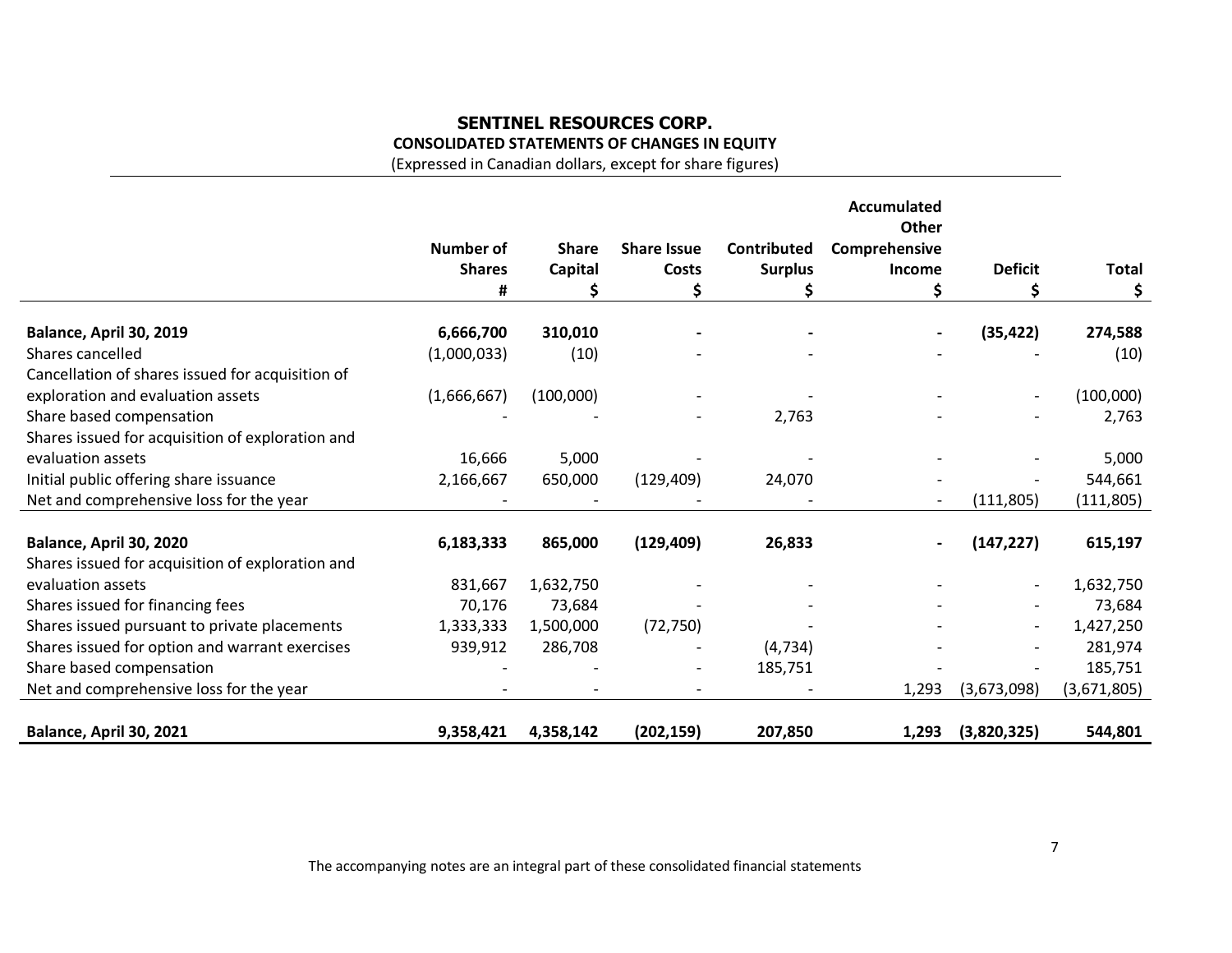## **SENTINEL RESOURCES CORP. CONSOLIDATED STATEMENTS OF CASH FLOWS**

# For the years ended April 30, 2021 and 2020

(Expressed in Canadian Dollars)

|                                                            | 2021        | 2020       |  |
|------------------------------------------------------------|-------------|------------|--|
|                                                            | S           | \$         |  |
| Operating activities:                                      |             |            |  |
| Net loss for the year                                      | (3,673,098) | (111, 805) |  |
| Items not involving cash:                                  |             |            |  |
| Interest expense                                           | 73,684      |            |  |
| Write-off of exploration and evaluation assets             | 2,128,628   |            |  |
| Share based compensation                                   | 185,751     | 2,763      |  |
| Changes in non-cash working capital related to operations: |             |            |  |
| <b>GST recoverable</b>                                     | (122, 309)  |            |  |
| Prepaid expenses                                           | (34, 167)   |            |  |
| Accounts payable and accrued liabilities                   | 25,479      | (11, 973)  |  |
| Net cash used in operating activities                      | (1,416,032) | (121, 015) |  |
| Investing activities:                                      |             |            |  |
| Acquisition and exploration costs on exploration and       |             |            |  |
| evaluation assets                                          | (277, 560)  | (205,000)  |  |
| <b>Reclamation bonds</b>                                   | (75, 920)   |            |  |
| Net cash used in investing activities                      | (353, 480)  | (205,000)  |  |
| Financing activities:                                      |             |            |  |
| Shares cancelled                                           |             | (10)       |  |
| Issuance of common shares, net                             | 1,709,224   | 572,786    |  |
| Proceeds from loans payable                                | 200,000     |            |  |
| Repayment of loans payable                                 | (200,000)   |            |  |
| Net cash provided by financing activities                  | 1,709,224   | 572,776    |  |
| (Decrease) increase in cash during the year                | (60, 288)   | 246,761    |  |
| Effect of exchange rate changes on cash                    | 1,293       |            |  |
| Cash - beginning of the year                               | 324,860     | 78,099     |  |
| $Cash - end of the year$                                   | 265,865     | 324,860    |  |
| Supplemental cash flow information:                        |             |            |  |
| Income taxes paid                                          |             |            |  |
| Interest paid                                              | 3,507       |            |  |
| Shares issued for acquisition of exploration and           |             |            |  |
| evaluation assets                                          | 1,632,750   | 5,000      |  |
| Shares issued for loans payable                            | 73,684      |            |  |
| Shares cancelled related to the acquisition of exploration |             |            |  |
| and evaluation assets                                      |             | (100,000)  |  |
| Non-cash share issue costs                                 |             | 24,070     |  |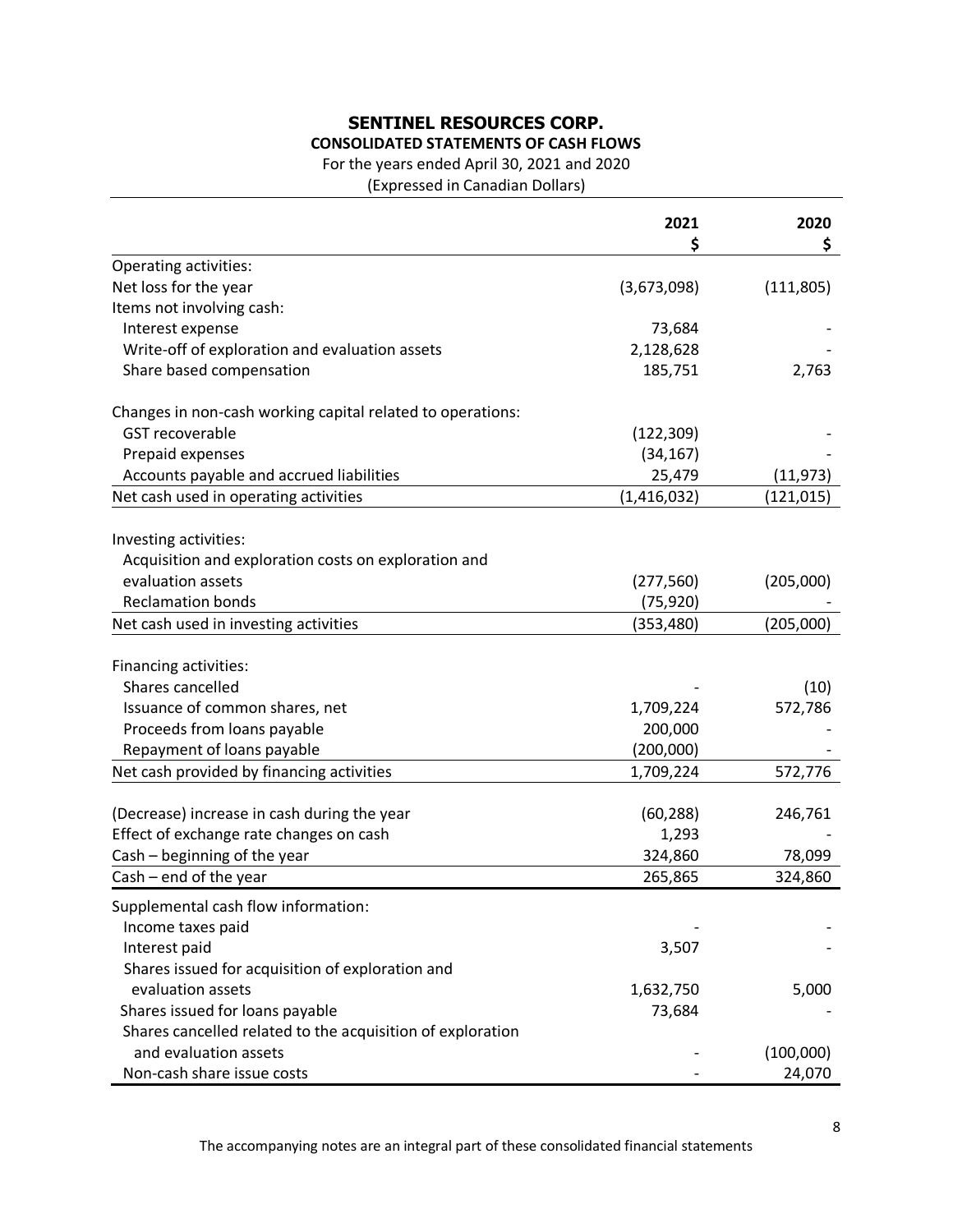(Expressed in Canadian Dollars)

### **1. NATURE OF OPERATIONS AND GOING CONCERN**

Sentinel Resources Corp. ("the Company" or "Sentinel") was incorporated under the Business Corporations Act of British Columbia on August 3, 2018. The Company is engaged in the exploration and evaluation of mineral properties. The Company's head office is located at 204 - 998 Harbourside Drive, North Vancouver, BC V7P 3T2. The Company's common shares are listed for trading on the Canadian Securities Exchange (the "Exchange") under the trading symbol "SNL" and on the OTC under the symbol "SNLRF".

Subsequent to April 30, 2021, the Company consolidated its issued and outstanding common shares at a ratio of 3 pre-consolidated shares to one post-consolidation share (the "Consolidation"). All references to share and per share amounts in these consolidated financial statements have been retroactively restated to reflect the Consolidation.

These consolidated financial statements have been prepared assuming the Company will continue as a going concern, which contemplates the realization of assets and satisfaction of liabilities in the normal course of business. At April 30, 2021, the Company had accumulated losses of \$3,820,325 since its inception and expects to incur further losses in the development of its business. The continuation of the Company is dependent upon obtaining necessary financing to meet its ongoing operational levels of exploration and corporate overhead. In March 2020, there was a global pandemic outbreak of COVID-19. The actual and threatened spread of the virus globally has had a material adverse effect on the global economy and specifically, the regional economies in which the Company operates. The pandemic could result in delays in the course of business and could have a negative impact on the stock market, including trading prices of the Company's shares and its ability to raise new capital. These events and conditions indicate a material uncertainty that may cast significant doubt upon the Company's ability to continue as a going concern.

Additional funds will be required to enable the Company to continue its operations and there can be no assurance that financing will be available on terms which are acceptable to the Company. These consolidated financial statements do not give effect to any adjustments to the amounts and classifications of assets and liabilities which might be necessary should the Company be unable to continue its operations as a going concern.

### **2. SIGNIFICANT ACCOUNTING POLICIES AND BASIS OF PRESENTATION**

#### **a) Statement of compliance**

These consolidated financial statements have been presented in accordance with International Financial Reporting Standards ("IFRS") and related interpretations of the IFRS Interpretations Committee ("IFRIC's") as issued by the International Accounting Standards Board ("IASB").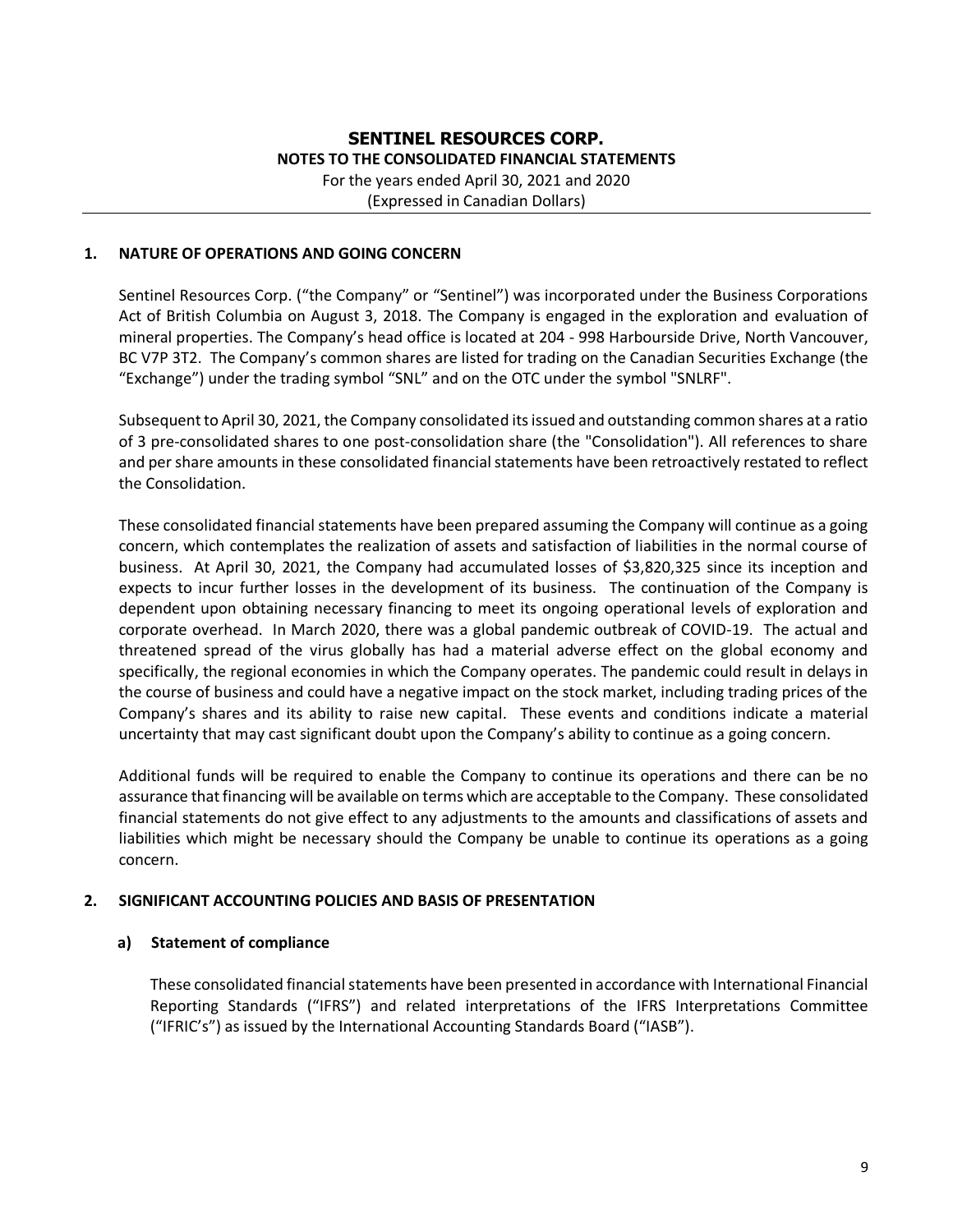For the years ended April 30, 2021 and 2020 (Expressed in Canadian Dollars)

### **b) Basis of presentation**

These consolidated financial statements have been prepared on a historical cost basis, except for certain financial instruments which are measured at fair value. In addition, these consolidated financial statements are prepared using the accrual basis of accounting, aside from cash flow information.

### **c) Consolidation**

These consolidated financial statements include the financial statements of the Company and its whollyowned and controlled subsidiary, Sentinel Resources (Australia) Pty Ltd., incorporated in New South Wales, Australia on August 24, 2020.

Control is achieved when the Company has the power to, directly or indirectly, govern the financial and operating policies of an entity so as to obtain benefits from its activities. Subsidiaries are fully consolidated from the date on which control is obtained and continue to be consolidated until the date that such control ceases. Intercompany balances, transactions and unrealized intercompany gains and losses are eliminated upon consolidation.

#### **d) Foreign currencies**

The functional currency of a company is the currency of the primary economic environment in which the company operates. The presentation currency for a company is the currency in which the company chooses to present its financial statements.

These consolidated financial statements are presented in Canadian dollars. The functional currency of Sentinel Resources Corp. is the Canadian dollar and the functional currency of Sentinel Resources (Australia) Pty Ltd. is the Australian dollar. Subsidiaries whose functional currencies differ from that of the parent company ("foreign operations") are translated into Canadian dollars as follows: assets and liabilities – at the closing rate as at the reporting date, and income and expenses – at the average rate of the period. All resulting changes are recognized in other comprehensive loss as cumulative translation differences.

Foreign currency transactions are translated into the functional currency using exchange rates prevailing at the dates of the transactions. At the end of each reporting period, monetary assets and liabilities that are denominated in foreign currencies are translated at the rates prevailing at that date. Non-monetary assets and liabilities are translated using the historical rate on the date of the transaction. Non-monetary assets and liabilities that are stated at fair value are translated using the historical rate on the date that the fair value was determined. All gains and losses on translation of these foreign currency transactions are charged to profit or loss.

When the Company disposes of its entire interest in a foreign operation, or loses control, joint control, or significant influence over a foreign operation, the foreign currency gains or losses accumulated in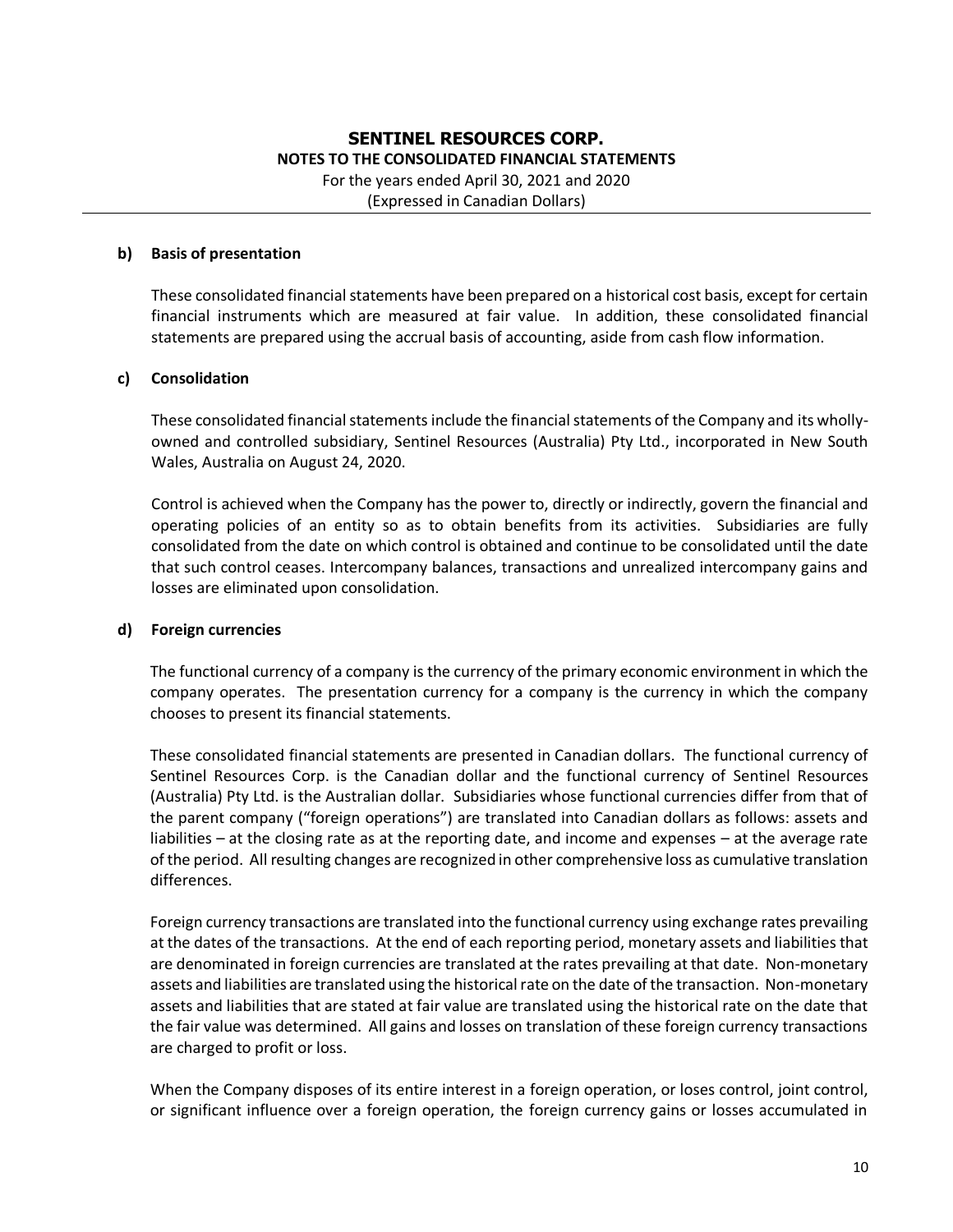For the years ended April 30, 2021 and 2020 (Expressed in Canadian Dollars)

other comprehensive loss related to the foreign operation are reclassified to profit or loss. If an entity disposes of part of an interest in a foreign operation which remains a subsidiary, a proportionate amount of foreign currency gains or losses accumulated in other comprehensive loss related to the subsidiary are reallocated between controlling and non-controlling interests.

## **e) Financial instruments**

## *Recognition and classification*

The Company recognizes a financial asset or financial liability on the statement of financial position when it becomes party to the contractual provisions of the financial instrument.

The Company classifies its financial instruments in the following categories: at fair value through profit and loss ("FVTPL"), at fair value through other comprehensive income (loss) ("FVTOCI") or at amortized cost. The Company determines the classification of financial assets at initial recognition. The classification of financial asset debt instruments is driven by the Company's business model for managing the financial assets and their contractual cash flow characteristics.

Equity instruments that are held for trading are classified as FVTPL. For other equity instruments, on the day of acquisition the Company can make an irrevocable election (on an instrument-by-instrument basis) to designate them as at FVTOCI. Financial liabilities are measured at amortized cost, unless they are required to be measured at FVTPL (such as instruments held for trading or derivatives) or if the Company has opted to measure them at FVTPL.

# *Measurement*

# Financial assets and liabilities at FVTPL

Financial assets and liabilities carried at FVTPL are initially recorded at fair value and transaction costs are expensed in profit or loss. Realized and unrealized gains and losses arising from changes in the fair value of the financial assets and liabilities held at FVTPL are included in profit or loss in the period in which they arise. Where management has opted to recognize a financial liability at FVTPL, any changes associated with the Company's own credit risk will be recognized in other comprehensive income (loss).

### Financial assets at FVTOCI

Elected investments in equity instruments at FVTOCI are initially recognized at fair value plus transaction costs. Subsequently they are measured at fair value, with gains and losses recognized in other comprehensive income (loss).

# Financial assets and liabilities at amortized cost

Financial assets and liabilities at amortized cost are initially recognized at fair value plus or minus transaction costs, respectively, and subsequently carried at amortized cost using the effective interest method, less any impairment. The effective interest rate is the rate that discounts estimated future cash payments through the expected life of the financial asset or liability, or where appropriate, a shorter period.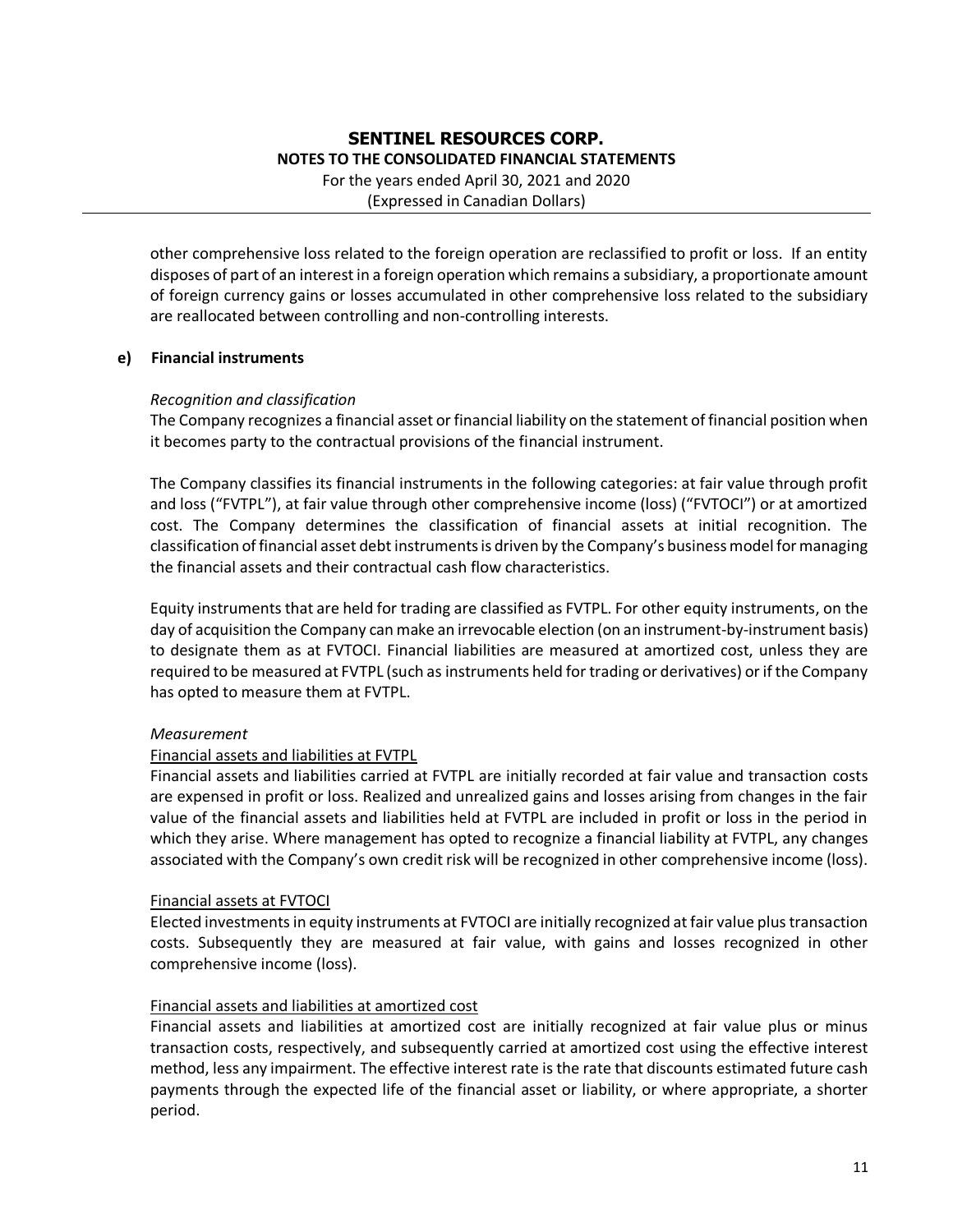For the years ended April 30, 2021 and 2020 (Expressed in Canadian Dollars)

### Impairment of financial assets at amortized cost

The Company recognizes a loss allowance for expected credit losses on financial assets that are measured at amortized cost. At each reporting date, the Company measures the loss allowance for the financial asset at an amount equal to the lifetime expected credit losses if the credit risk on the financial asset has increased significantly since initial recognition. If at the reporting date, the credit risk on the financial asset has not increased significantly since initial recognition, the Company measures the loss allowance for the financial asset at an amount equal to the twelve month expected credit losses. The Company shall recognize in profit or loss, as an impairment gain or loss, the amount of expected credit losses (or reversal) that is required to adjust the loss allowance at the reporting date to the amount that is required to be recognized.

### *Derecognition*

### Financial assets

The Company derecognizes financial assets only when the contractual rights to cash flows from the financial assets expire, or when it transfers the financial assets and substantially all of the associated risks and rewards of ownership to another entity. Gains and losses on derecognition are generally recognized in profit or loss. However, gains and losses on derecognition of financial assets classified as FVTOCI remain within accumulated other comprehensive income (loss).

#### Financial liabilities

The Company derecognizes financial liabilities only when its obligations under the financial liabilities are discharged, cancelled or expired. Generally, the difference between the carrying amount of the financial liability derecognized and the consideration paid and payable, including any non-cash assets, is recognized in profit or loss.

### **f) Exploration and evaluation assets**

Once the legal right to explore a property has been acquired, all costs related to the acquisition, exploration and evaluation of exploration and evaluation assets are capitalized by property. These direct expenditures include such costs as materials used, surveying, drilling, and payments made to contractors during the exploration phase. Costs not directly attributed to exploration and evaluation activities, including general administrative overhead costs, are expensed in the period in which they occur.

When a project is deemed to no longer have commercially viable prospects to the Company, exploration and evaluation expenditures in respect of that project are deemed to be impaired. As a result, those exploration and evaluation expenditure costs, in excess of estimated recoveries, are written off to profit or loss.

Once the technical feasibility and commercial viability of extracting the mineral resource has been determined, the property is considered to be a mine under development and is classified as "mine under construction." Exploration and evaluation assets are tested for impairment before the assets are transferred to development properties.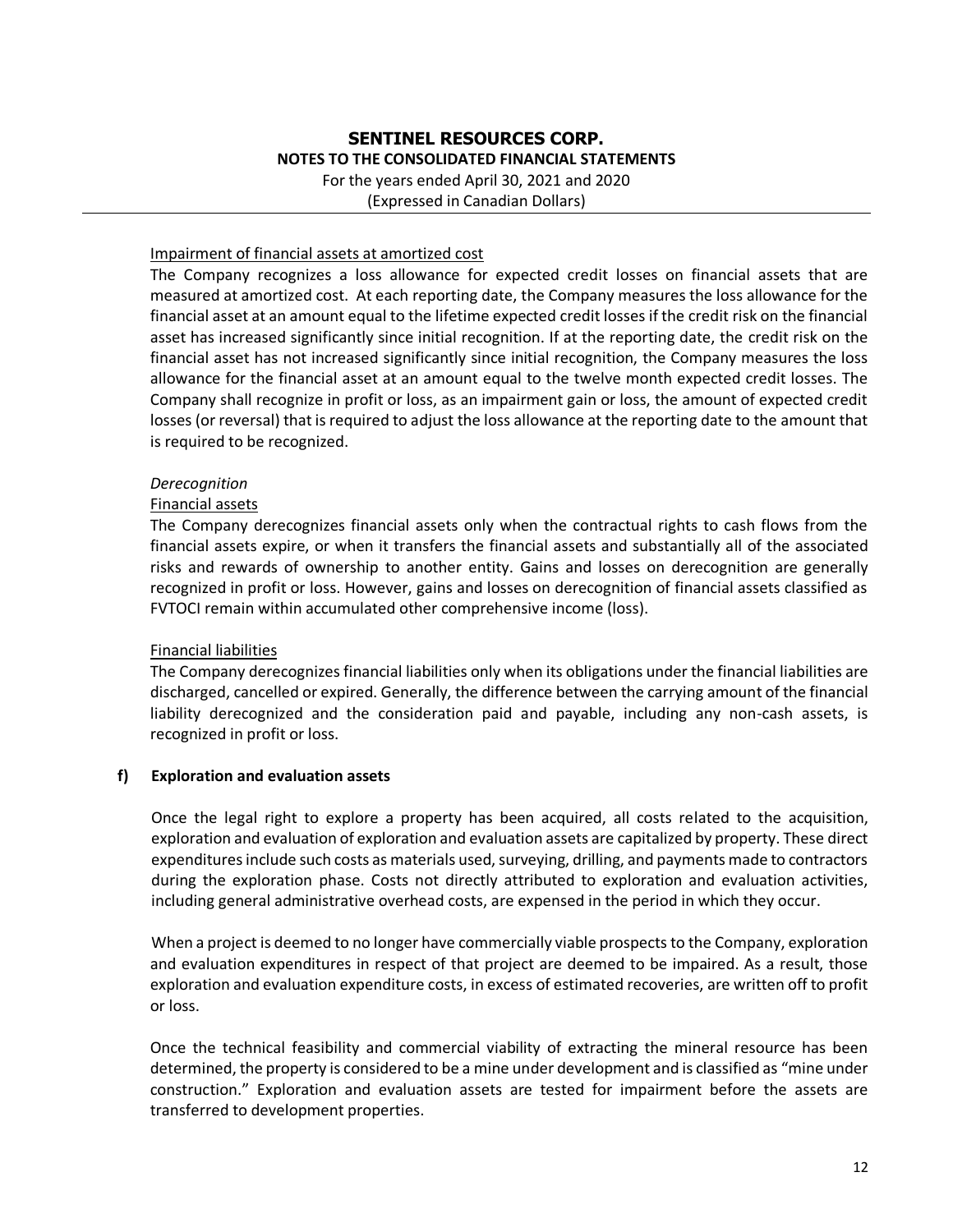(Expressed in Canadian Dollars)

#### **g) Impairment of long-lived assets**

At each reporting date the carrying amounts of the Company's long-lived assets are reviewed to determine whether there is any indication that those assets are impaired. If any such indication exists, the recoverable amount of the asset is estimated in order to determine the extent of the impairment, if any. The recoverable amount is the higher of fair value less costs to sell and the value in use. If the recoverable amount of an asset is estimated to be less than its carrying amount, the carrying amount of the asset is reduced to its recoverable amount and the impairment loss is recognized in the profit or loss for the year. Impairment is normally assessed at the level of cash-generating units, which are identified as the smallest identifiable group of assets that generates cash inflows that are largely independent of the cash inflows from other assets.

Where an impairment loss subsequently reverses, the carrying amount of the asset (or cash-generating unit) is increased to the revised estimate of its recoverable amount, but so that the increased carrying amount does not exceed the carrying amount that would have been determined had no impairment loss been recognized for the asset (or cash-generating unit) in prior years. A reversal of an impairment loss is recognized immediately in profit or loss.

#### **h) Provision for decommissioning and restoration**

The Company recognizes provisions for statutory, contractual, constructive or legal obligations associated with the reclamation of mineral properties in the year in which it is probable that an outflow of resources will be required to settle the obligation and when a reliable estimate of the amount can be made. Initially, a provision for a decommissioning liability is recognized based on expected cash flows required to settle the obligation and discounted at a pre-tax rate specific to the liability. The capitalized amount is depreciated on the same basis as the related asset. Following the initial recognition of the decommissioning liability, the carrying amount of the liability is increased for the passage of time and adjusted for changes to the current market-based discount rate and the amount or timing of the underlying cash flows needed to settle the obligation. The increase in the provision due to passage of time is recognized as interest expense. Significant judgments and estimates are involved in forming expectations of the amounts and timing of future closure and reclamation cash flows. As at April 30, 2021, the Company has no known material restoration, rehabilitation or environmental liabilities related to its exploration and evaluation assets.

## **i) Share capital**

Equity instruments are contracts that give a residual interest in the net assets of the Company. The Company's common shares, options and warrants are classified as equity instruments.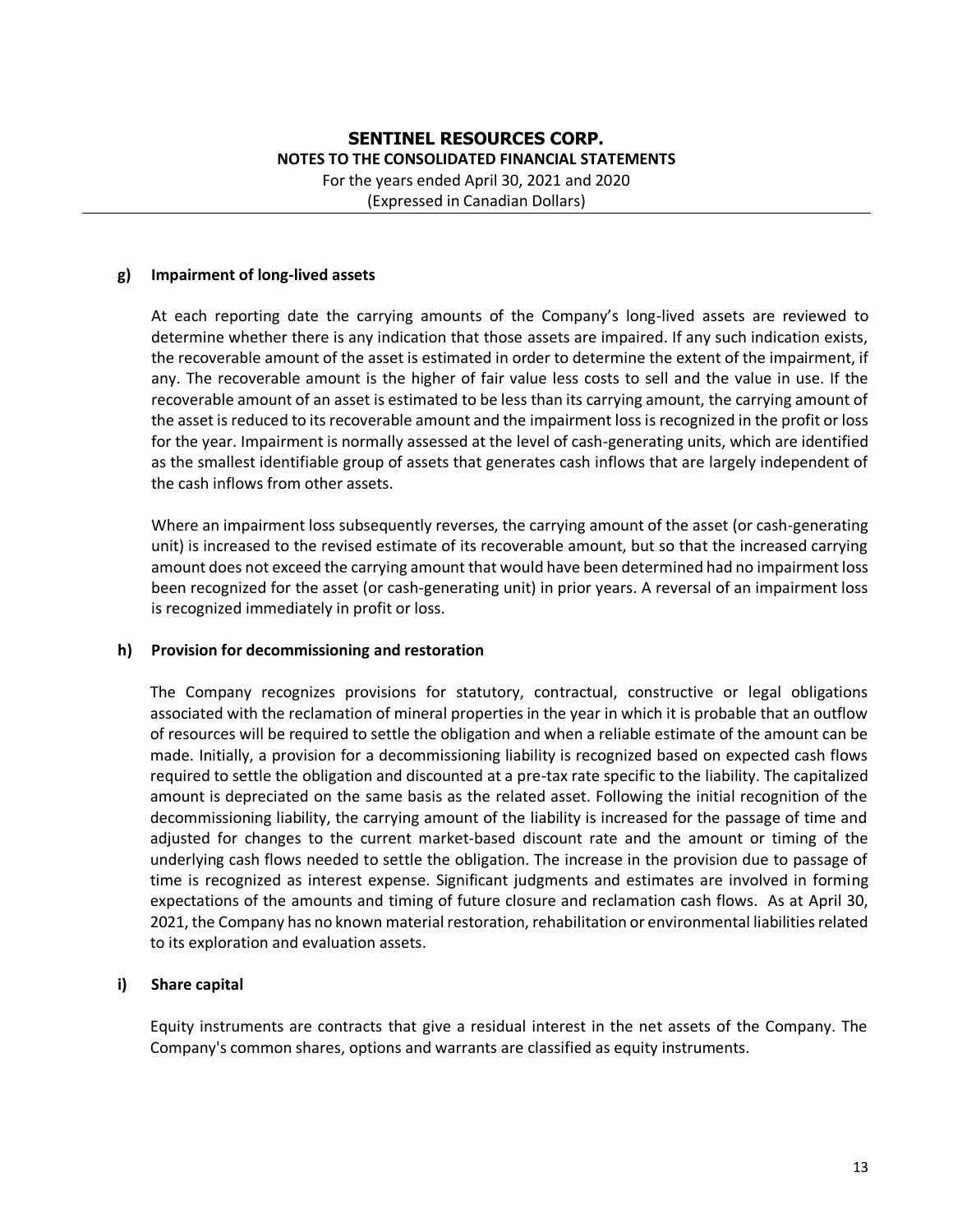# **SENTINEL RESOURCES CORP. NOTES TO THE CONSOLIDATED FINANCIAL STATEMENTS** For the years ended April 30, 2021 and 2020

(Expressed in Canadian Dollars)

Costs directly identifiable with the raising of share capital financing are charged against share capital. Share issuance costs incurred in advance of share subscriptions are recorded as deferred assets. Share issuance costs related to uncompleted share subscriptions are charged to operations.

Equity financing transactions may involve the issuance of units. Units comprise common shares and share purchase warrants. The Company accounts for unit offering proceeds between common shares and share purchase warrants using the residual value method, wherein the fair value of the common shares is based on the quoted market price and the balance, if any, is allocated to the attached warrants.

## **j) Loss per share**

Basic loss per share represents the loss for the period, divided by the weighted average number of common shares outstanding during the period. Diluted loss per share represents the loss for the period, divided by the weighted average number of common shares outstanding during the period plus the weighted average number of dilutive shares resulting from the exercise of stock options, warrants and other similar instruments where the inclusion of these would not be anti-dilutive. Contingently releasable escrow common shares are excluded from the calculation of weighted average number of common shares outstanding.

### **k) Share-based payments**

Where equity-settled share options are awarded to employees, the fair value of the options at the date of grant is charged to profit or loss over the vesting period. Performance vesting conditions are taken into account by adjusting the number of equity instruments expected to vest at each reporting date so that, ultimately, the cumulative amount recognized over the vesting period is based on the number of options that eventually vest.

Where the terms and conditions of options are modified before they vest, the increase in the fair value of the options, measured immediately before and after the modification, is also charged to profit or loss over the remaining vesting period.

Where equity instruments are granted to non-employees, they are recorded at the fair value of the goods or services received in profit or loss, unless they are related to the issuance of shares or the acquisition of exploration and evaluation assets. Amounts related to the issuance of shares are recorded as a reduction of share capital, and amounts related to the acquisition of exploration and evaluation assets are capitalized. When the value of goods or services received in exchange for the share-based payment cannot be reliably estimated, the fair value is measured by use of a valuation model. The expected life used in the model is adjusted, based on management's best estimate, for the effects of non-transferability, exercise restrictions, and behavioural considerations.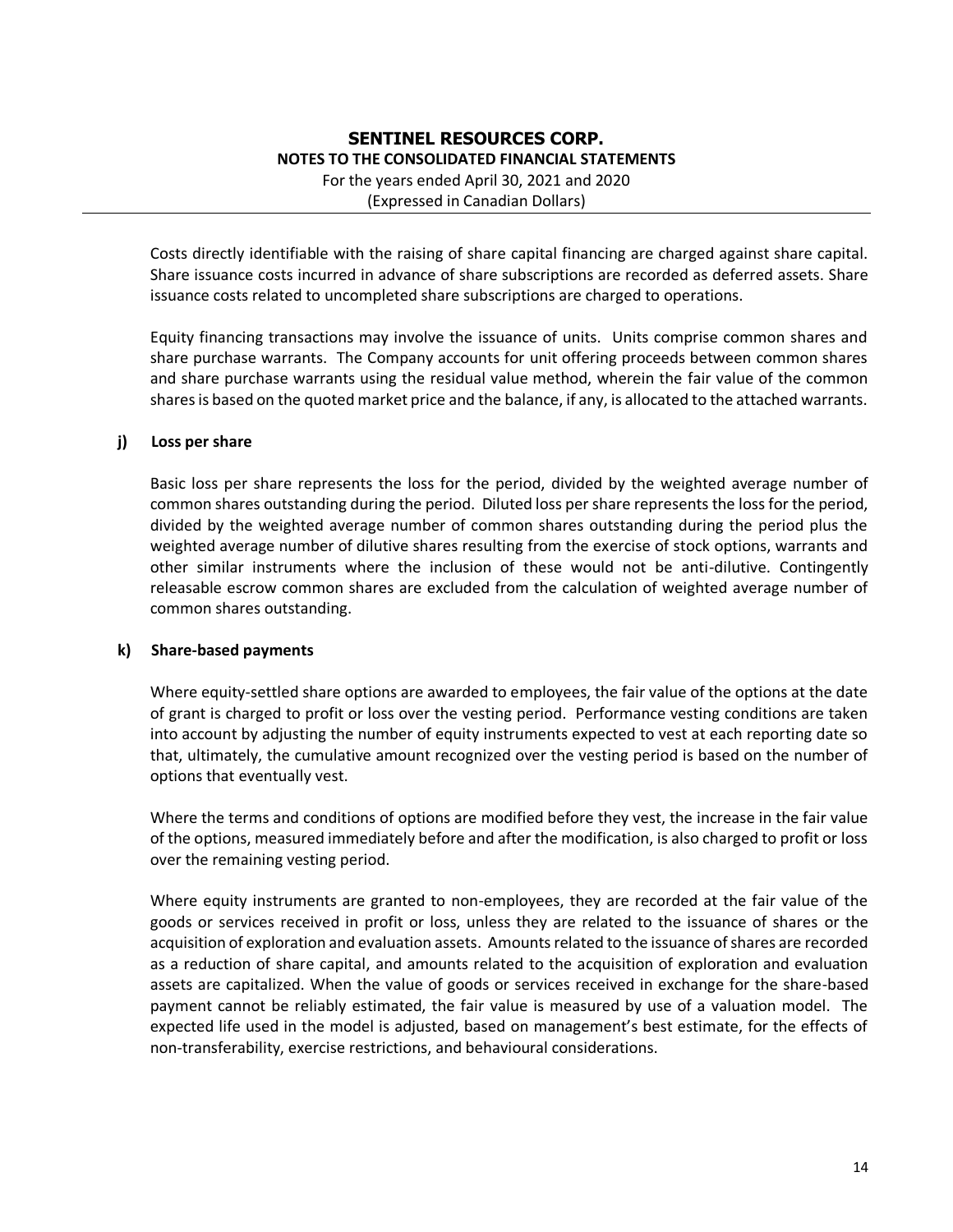# **SENTINEL RESOURCES CORP. NOTES TO THE CONSOLIDATED FINANCIAL STATEMENTS** For the years ended April 30, 2021 and 2020

(Expressed in Canadian Dollars)

All equity-settled share-based payments are reflected in contributed surplus, until exercised. Upon exercise, shares are issued from treasury and the amount reflected in contributed surplus is credited to share capital, adjusted for any consideration paid.

Where a grant of options is cancelled or settled during the vesting period, excluding forfeitures when vesting conditions are not satisfied, the Company immediately accounts for the cancellation as an acceleration of vesting and recognizes the amount that otherwise would have been recognized for services received over the remainder of the vesting period. Any payment made to the employee on the cancellation is accounted for as the repurchase of an equity interest except to the extent the payment exceeds the fair value of the equity instrument granted, measured at the repurchase date. Any such excess is recognized as an expense.

## **l) Income tax**

Income tax on the profit or loss for the periods presented comprises current and deferred tax. Income tax is recognized in profit or loss except to the extent that it relates to items recognized directly in equity, in which case it is recognized in equity.

Current tax expense is the expected tax payable on the taxable income for the period, using tax rates enacted or substantively enacted at period end, adjusted for amendments to tax payable with regards to previous periods.

Deferred tax is provided using the liability method, providing for temporary differences between the carrying amounts of assets and liabilities for financial reporting purposes and the amounts used for taxation purposes. The Company does not provide for temporary differences relating to differences relating to investments in subsidiaries, associates, and joint ventures to the extent that they will probably not reverse in the foreseeable future. The amount of deferred tax provided is based on the expected manner of realization or settlement of the carrying amount of assets and liabilities, using tax rates enacted or substantively enacted at the consolidated statement of financial position reporting date applicable to the period of expected realization or settlement.

A deferred tax asset is recognized only to the extent that it is probable that future taxable income will be available against which the asset can be utilized. Deferred tax assets and liabilities are offset when there is a legally enforceable right to offset current tax assets against current tax liabilities and when they relate to income taxes levied by the same taxation authority and the Company intends to settle its current tax assets and liabilities on a net basis.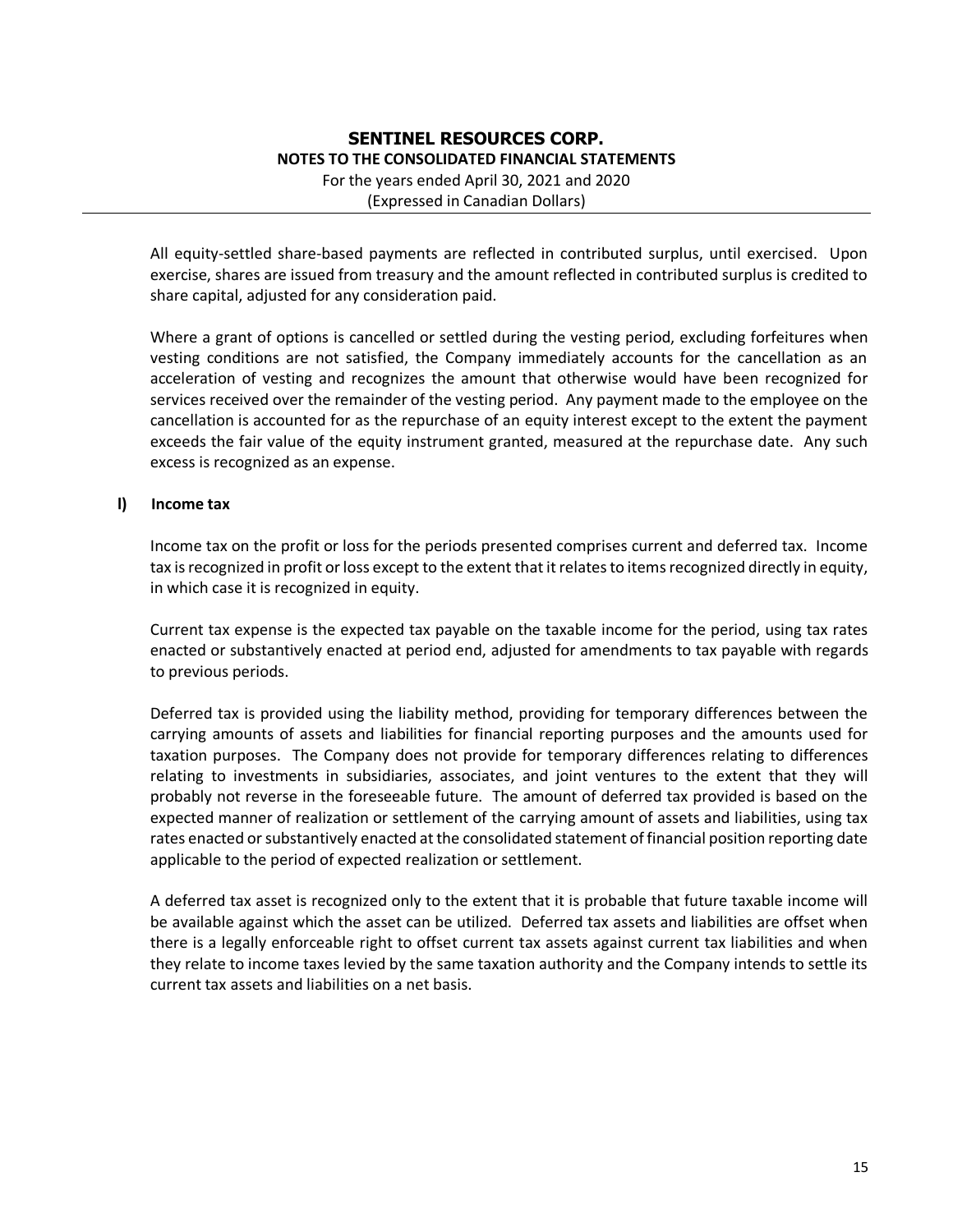For the years ended April 30, 2021 and 2020 (Expressed in Canadian Dollars)

### **m) Critical judgments and estimates**

#### *Going concern assumption*

These consolidated financial statements have been prepared on a going concern basis, which assumes that the Company will be able to realize its assets and discharge its liabilities in the normal course of business for the foreseeable future. The assessment of the Company's ability to fund future operations and continue as a going concern involves judgment. Estimates and assumptions are continually evaluated and are based on historical experience and other factors, including expectations of future events that are believed to be reasonable under the circumstances. If the going concern assumption were not appropriate for these consolidated financial statements, then adjustments may be necessary to the carrying value of assets and liabilities, the reported revenue and expenses and the consolidated statement of financial position classifications used.

#### *Impairment of exploration and evaluation assets*

The carrying value and recoverability of exploration and evaluation assets requires management to make certain estimates, judgments and assumptions about each project. Management considers the economics of the project, including the latest resource prices and the long-term forecasts, and the overall economic viability of the project.

#### *Shares issued for exploration and evaluation assets*

Management makes judgments in determining the share price attributed to issuances of shares for exploration and evaluation assets. Management considers market conditions, recent or pending private placements of the Company, and or contracted terms of the issuance. Should management's judgment as to an appropriate share price be incorrect, the value could be materially different.

#### *Share-based payments*

The Company uses the fair-value method of accounting for share-based payments related to incentive stock options and compensation warrants granted, modified or settled. Under this method, compensation cost attributable to options granted is measured at fair value, using the Black-Scholes option pricing model, at the grant date and expensed over the vesting period. In determining the fair value, the Company makes estimates of the expected volatility of the stock, the expected life of the options, and an estimated risk-free interest rate.

#### **3. RECENT ACCOUNTING PRONOUNCEMENTS**

#### *Future accounting standards issued but not yet effective*

In January 2020, the IASB issued amendments to IAS 1, *Presentation of Financial Statements* to clarify the requirements for classifying liabilities as current or non-current. The amendments are effective for annual periods beginning on or after January 1, 2022. Adoption thereof is not expected to have a material impact on the presentation of the Company's financial statements.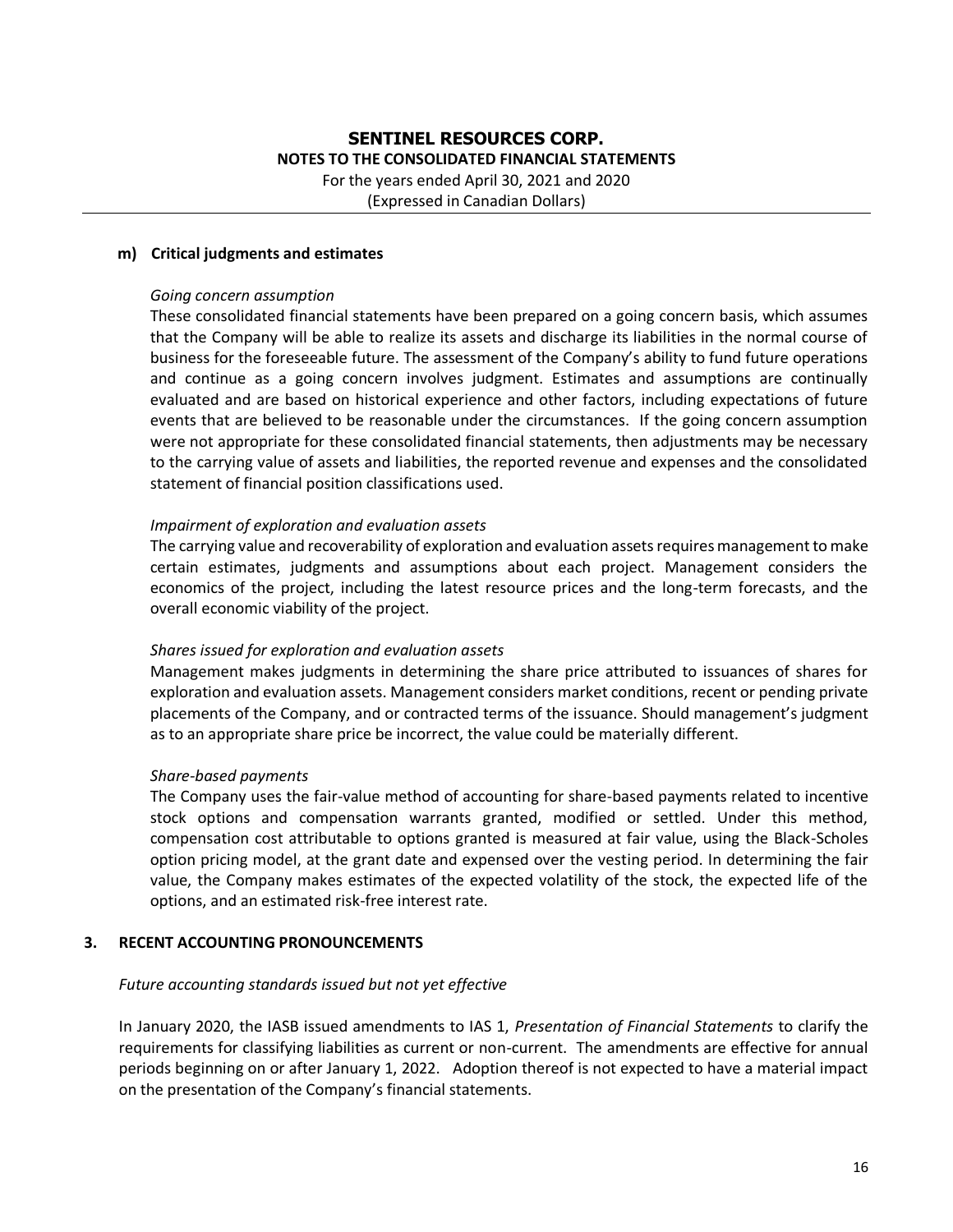For the years ended April 30, 2021 and 2020

(Expressed in Canadian Dollars)

### **4. EXPLORATION AND EVALUATION ASSETS**

|                                                 |            |                       |            |               | <b>Gold and</b><br><b>Silver</b> |               |
|-------------------------------------------------|------------|-----------------------|------------|---------------|----------------------------------|---------------|
|                                                 | Pass       | Litter<br><b>Bear</b> | Waterloo   | <b>Salama</b> | Projects                         | <b>Total</b>  |
|                                                 | \$         | \$                    | \$         | \$            | \$                               | \$            |
|                                                 |            |                       |            |               |                                  |               |
| April 30, 2019                                  | 200,000    |                       |            |               |                                  | 200,000       |
| Shares cancelled                                | (100,000)  |                       |            |               |                                  | (100,000)     |
| Acquisition costs - cash                        | 205,000    |                       |            |               |                                  | 205,000       |
| Acquisition costs -                             | 5,000      |                       |            |               |                                  | 5,000         |
| shares issued                                   |            |                       |            |               |                                  |               |
|                                                 |            |                       |            |               |                                  |               |
| April 30, 2020                                  | 310,000    |                       |            |               |                                  | 310,000       |
| Acquisition costs - cash<br>Acquisition costs - | 15,000     | 25,000                | 30,000     | 26,200        |                                  | 96,200        |
| shares issued                                   | 7,500      |                       | 155,250    | 1,470,000     |                                  | 1,632,750     |
| Assaying and sampling                           | 9,675      |                       | 4,645      |               |                                  | 14,320        |
| Claim fees                                      |            |                       |            | 3,512         | 18,979                           | 22,491        |
| Consulting                                      | 9,281      |                       | 21,620     |               | 74,473                           | 105,374       |
| Equipment                                       | 4,173      |                       |            |               |                                  | 4,173         |
| Geologists                                      | 27,019     |                       |            |               | 480                              | 27,499        |
| Travel                                          | 9,753      |                       |            |               |                                  | 9,753         |
| Foreign exchange                                |            |                       |            |               | (2, 250)                         | (2, 250)      |
|                                                 | 82,401     | 25,000                | 211,515    | 1,499,712     | 91,682                           | 1,910,310     |
| Write-down                                      | (392, 401) | (25,000)              | (211, 515) | (1,499,712)   |                                  | (2, 128, 628) |
| April 30, 2021                                  |            |                       |            |               | 91,682                           | 91,682        |

### **Pass Property**

On September 30, 2018, the Company entered into an assignment agreement (the "Assignment Agreement") with Madjak Management Ltd. ("Madjak"), which was amended and restated on August 28, 2019 (the "Amended and Restated Assignment Agreement"), to acquire a 100% interest in the North Pass and Anjuli Rose Claims as well as an option (the "Option Agreement") to acquire a 100% interest in the Pass Claim (collectively the "Pass Property"). The Pass Property is located in the Nelson Mining Division in the Province of British Columbia.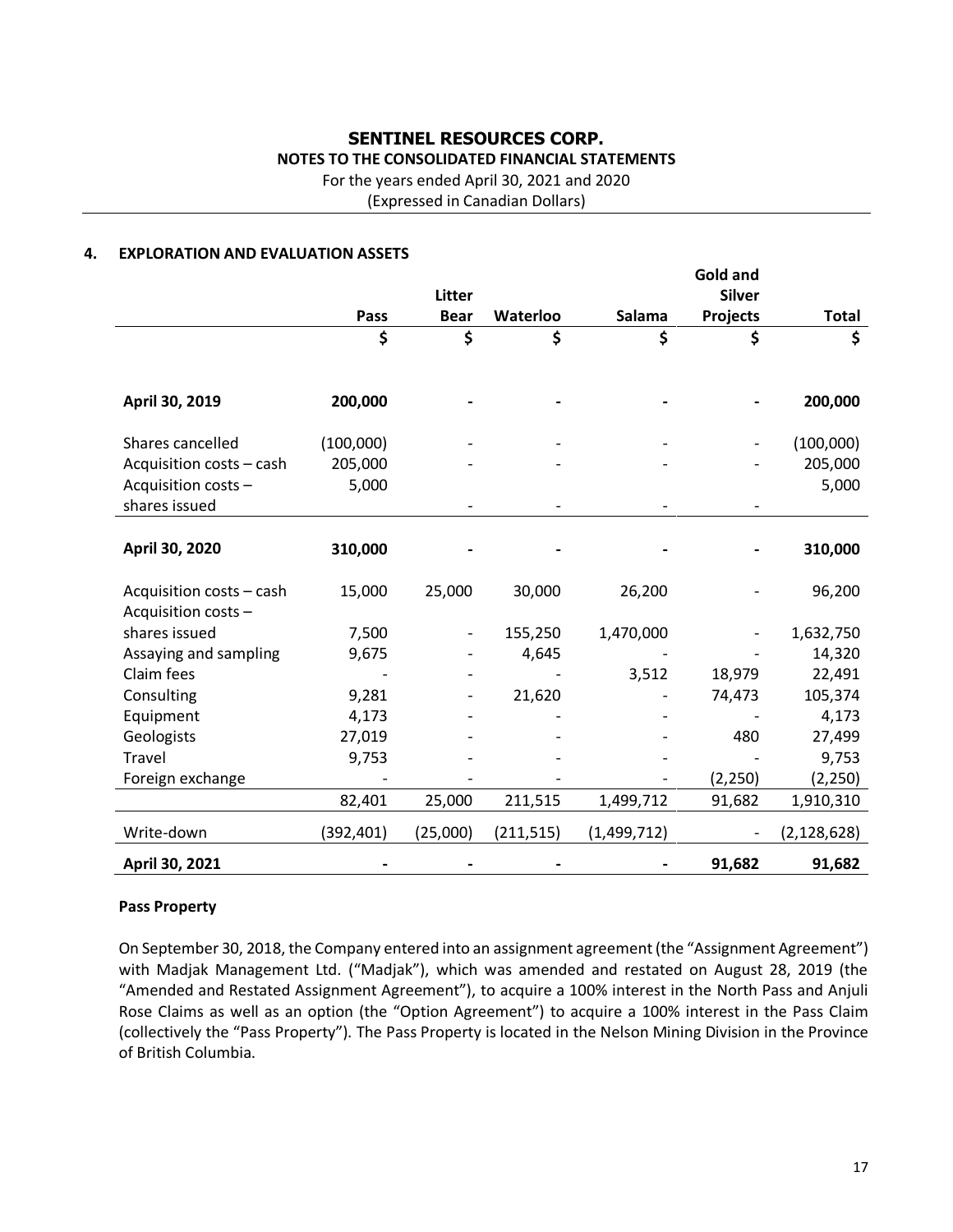For the years ended April 30, 2021 and 2020 (Expressed in Canadian Dollars)

Under the terms of the Assignment Agreement, the Company paid \$100,000 and issued 1,666,667 units (at fair value of \$100,000) of the Company during the year ended April 30, 2019. Each unit consisted of one common share of the Company and one share purchase warrant, with each warrant entitling the holder to purchase an additional share of the Company at a price of \$0.30 per share for a period of three years from the date of issue. On August 28, 2019, the Company cancelled the 1,666,667 units previously issued under the Assignment Agreement. In addition, the Company paid a total of \$200,000 during the year ended April 30, 2020.

As a result of closing the Amended and Restated Assignment Agreement, the Company assumed all of Madjak's rights and obligations under the Option Agreement. In order to exercise the option, the Company was required to:

(a) pay the Optionor \$5,000 and issue 16,666 common shares upon acceptance by the Exchange of the Pass Claim being acquired or optioned by the Company (paid and issued shares during the year ended April 30, 2020);

(b) pay the Optionor \$15,000 and issue 16,667 common shares, no later than three months after the date of the Exchange acceptance of the Pass Claim being acquired or optioned by the Company (paid \$15,000 and issued shares at fair value of \$7,500 during the year ended April 30, 2021);

(c) pay the Optionor \$15,000, no later than one year after the date of the Exchange acceptance of the Pass Claim being acquired or optioned by the Company; and

(d)pay the Optionor \$35,000, no later than two years after the date of the Exchange acceptance of the Pass Claim being acquired or optioned by the Company.

The Optionor would also retain a 2% net smelter return royalty (the "NSR"). The Company had the option to purchase 1% of the NSR by paying the Optionor a total of \$500,000.

During the year ended April 30, 2021, the Company decided to drop the Pass Property, as the Company has determined that the claims are no longer a good fit in the Company's portfolio of properties. As a result, the Company wrote down the capitalized balance of the project to \$nil and recognized an impairment charge, calculated in accordance with level 3 of the fair value hierarchy, of \$392,401 for the year ended April 30, 2021.

### **Little Bear Project**

The Company entered into an option agreement (the "Little Bear Option Agreement") to acquire a mineral exploration project in British Columbia. Pursuant to the Little Bear Option Agreement, the Company could earn a 100% interest in two mineral claims, known as the Little Bear 1 and Little Bear 2 claims, located on Vancouver Island, British Columbia, by making a one-time cash payment of \$25,000 (paid in May 2020) and completing a \$50,000 work program.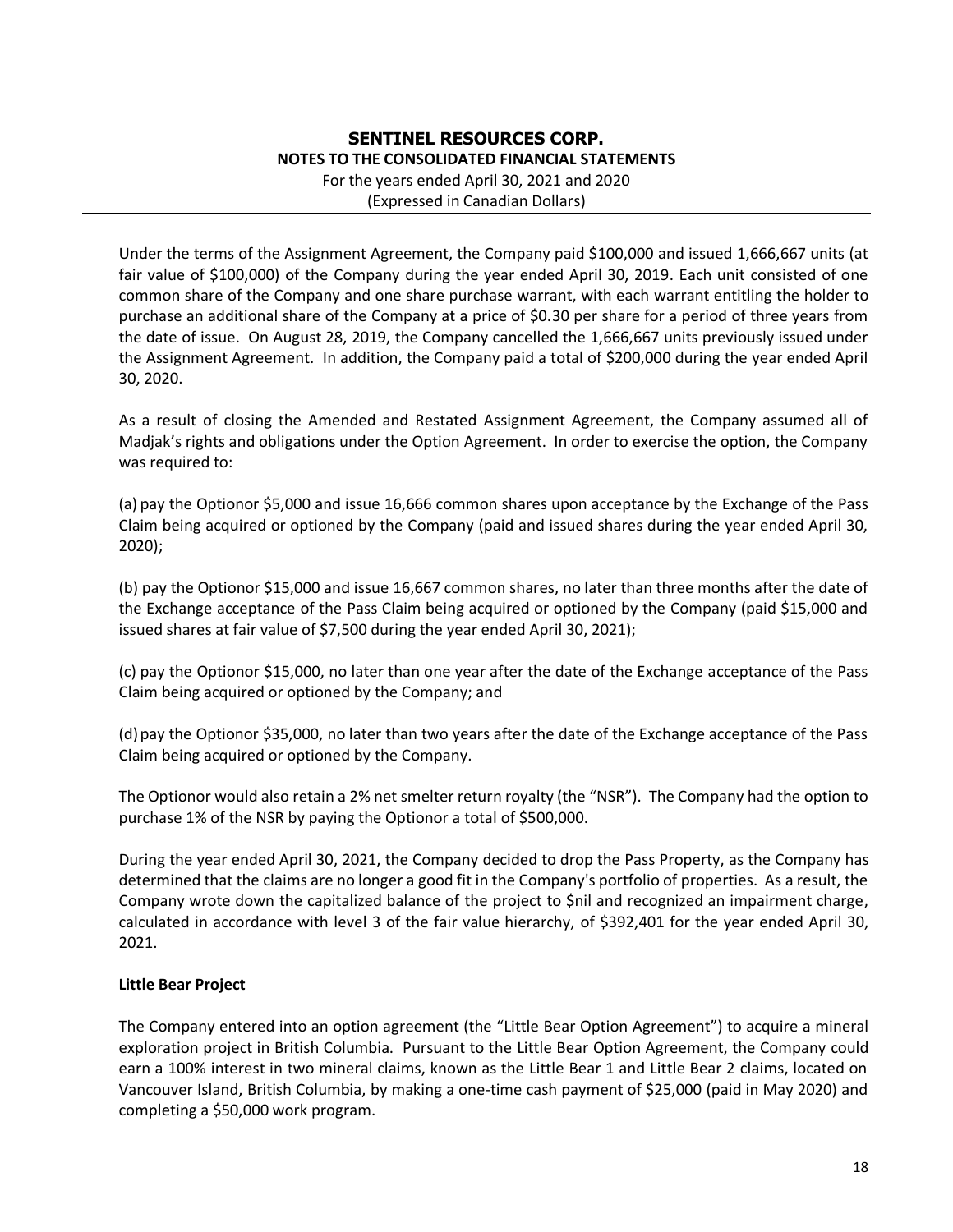# **SENTINEL RESOURCES CORP. NOTES TO THE CONSOLIDATED FINANCIAL STATEMENTS** For the years ended April 30, 2021 and 2020

(Expressed in Canadian Dollars)

During the year ended April 30, 2021, the Company decided to drop the Little Bear Property just before the claims were about to expire. As a result, the Company wrote down the capitalized balance of the project to \$nil and recognized an impairment charge, calculated in accordance with level 3 of the fair value hierarchy, of \$25,000 for the year ended April 30, 2021.

### **Waterloo Property**

In September 2020, the Company entered into an option agreement with RebelEX Resources Corp. ("RebelEx"), to acquire up to a 100% interest in the historic Waterloo silver-gold property, located near Vernon, British Columbia. Terms of the option agreement were as follows:

1. Making cash payments to RebelEX of an aggregate of \$200,000, including: (i) \$30,000 within 10 business days of the effective date of the agreement ("Effective Date") (paid during the year ended April 30, 2021); (ii) \$30,000 on or before the date that is 12 months following the Effective Date; (iii) \$40,000 on or before the date that is 24 months following the Effective Date; (iv) \$40,000 on or before the date that is 36 months following the Effective Date; and (v) \$60,000 on or before the date that is 48 months following the Effective Date;

2. Issuing to RebelEX the aggregate amount of 1,333,333 common shares of the Company as follows: (i) 100,000 common shares within 10 business days following the Effective Date (issued at fair value of \$126,000 during the year ended April 30, 2021); (ii) 200,000 common shares on or before the date that is 12 months following the Effective Date; (iii) 233,333 common shares on or before the date that is 24 months following the Effective Date; (iv) 266,667 common shares on or before the date that is 36 months following the Effective Date; (v) 533,333 common shares on or before the date that is 48 months following the Effective Date;

3. Funding aggregate expenditures on the property of \$1,200,000 as follows: (i) \$200,000 on or before the date that is 12 months following the Effective Date; (ii) \$250,000 on or before the date that is 24 months following the Effective Date; (iii) \$250,000 on or before the date that is 36 months following the Effective Date; and (iv) \$500,000 on or before the date that is 48 months following the Effective Date.

After the Company has earned the 100% Interest, the Company would pay to RebelEX a royalty being equal to 2% of NSR. The Company may purchase 1% of the NSR for \$1,000,000.

In connection with the transaction, the Company was to issue 145,000 common shares to an arm's length finder over the term of the option agreement. On October 7, 2020, 15,000 of these finder's shares have been issued at a fair value of \$29,250.

Subsequent to April 30, 2021, the Company decided to relinquish the Company's option to acquire the Waterloo Property. As a result, the Company wrote down the capitalized balance of the project to \$nil and recognized an impairment charge of \$211,515, calculated in accordance with level 3 of the fair value hierarchy, for the year ended April 30, 2021.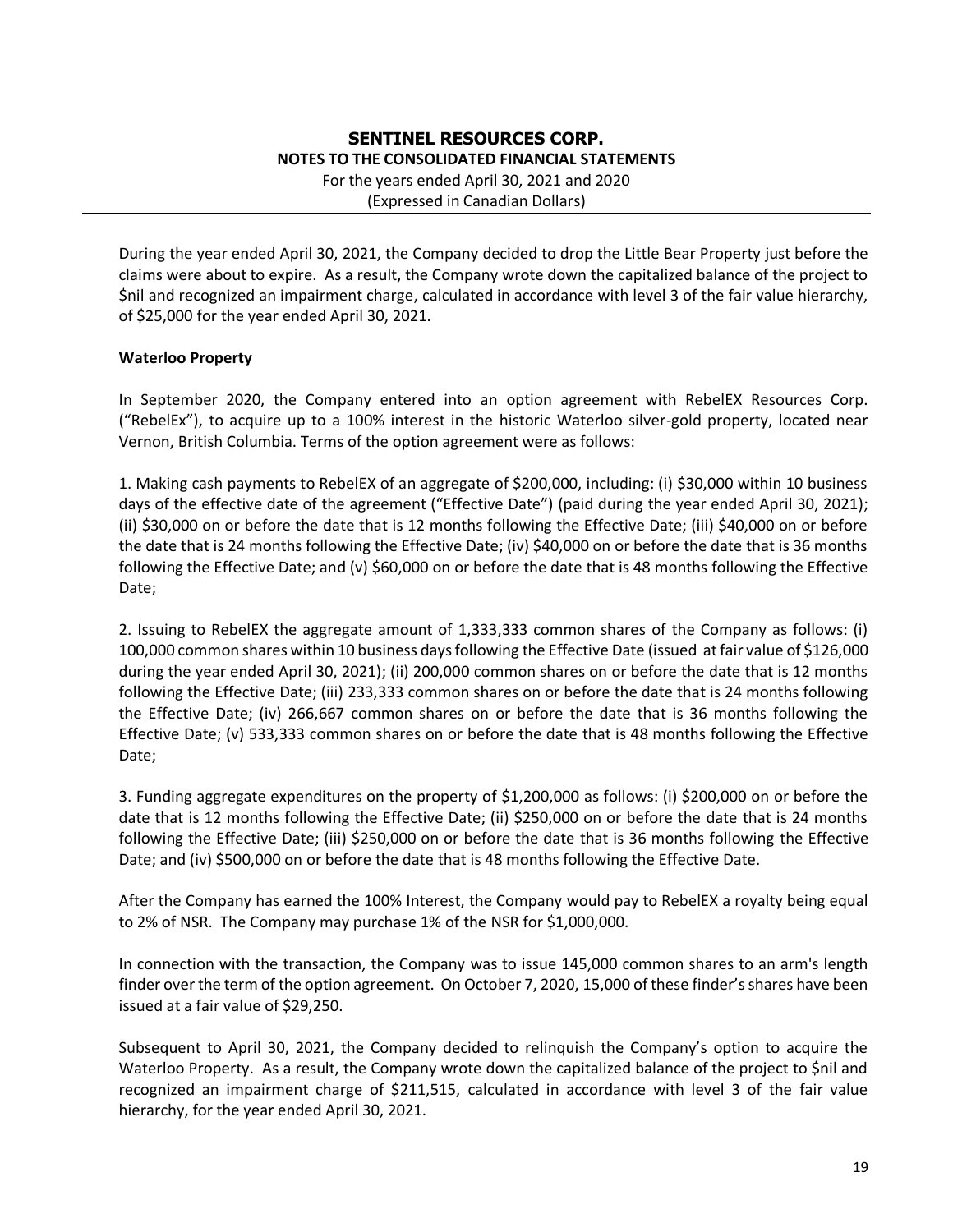(Expressed in Canadian Dollars)

### **Salama Gold Project**

In October 2020, the Company acquired the Salama Gold Project, consisting of four gold focused mining concessions totaling approximately 2,700 hectares, located in western Peru. The Company entered into an assignment agreement with a third party whereby it assumed all of the right, title and interest in and to a purchase agreement with the holders of the Salama Gold Project. Under the terms of the various agreements, the Company acquired a 100% interest in the Salama Gold Project, royalty free, by making a cash payment of \$26,200 (US\$20,000) and issuing a total of 700,000 common shares (issued at a fair value of \$1,470,000 during the year ended April 30, 2021). During the year ended April 30, 2021, the Company decided to drop the Salama Gold Project. As a result, the Company wrote down the capitalized balance of the project to \$nil and recognized an impairment charge of \$1,499,712, calculated in accordance with level 3 of the fair value hierarchy, for the year ended April 30, 2021.

### **Gold Projects**

In October 2020, the Company has acquired, by staking, 8 gold-focused exploration concessions totaling approximately 94,500 hectares located in New South Wales, Australia. The concessions are known as Star of Hope, Golden Bar, Alliance Reef, Stanleys, Lady Mary, Waddery West, Wittagoona Reef and Toolom South (collectively, the "Gold Projects"). The Company isrequired to post a refundable performance bond of \$9,723 (AUD\$10,000) per concession and spend exploration and associated expenses on each concession of \$24,308 (AUD\$25,000) in Year One and \$48,615 (AUD\$50,000) in Year Two.

### **Silver Projects**

In October 2020, the Company has acquired, by staking, 7 silver-focused exploration concessions totaling approximately 38,600 hectares located in New South Wales, Australia. The concessions are known as; Wallah Wallah, Stony Creek, Carrington, Dartmoor, Glens Skarn, Broken Hill West and Goongong (collectively, the "Silver Projects"). The Company is required to post a refundable performance bond of \$9,723 (AUD\$10,000) per concession and spend exploration and associated expenses on each concession of \$24,308 (AUD\$25,000) in Year One and \$48,615 (AUD\$50,000) in Year Two.

### **5. LOANS PAYABLE**

On August 25, 2020, the Company entered into loan agreements with several lenders in the total amount of \$200,000. \$50,000 of the loans were from the CEO of the Company. The loans bore an interest rate of 10% per annum and were to be due and payable on August 25, 2021. In addition, the Company issued 70,176 common shares of the Company at a fair value of \$73,684 to the lenders. The loans have been fully repaid during the year ended April 30, 2021.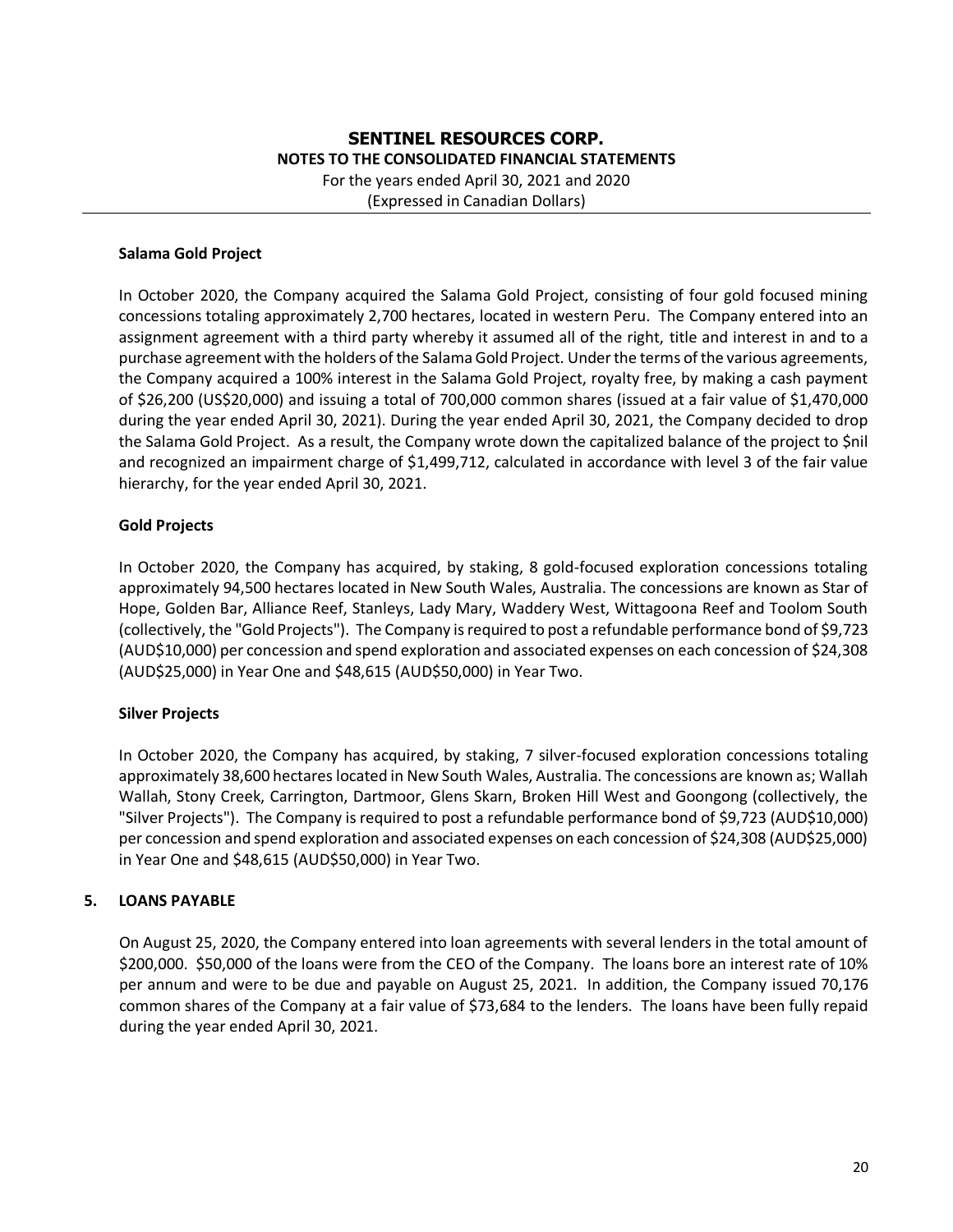For the years ended April 30, 2021 and 2020

(Expressed in Canadian Dollars)

| Balance, April 30, 2020 | $\overline{\phantom{0}}$ |
|-------------------------|--------------------------|
| Proceeds                | 200,000                  |
| Interest                | 3,507                    |
| Repayment               | (203, 507)               |
| Balance, April 30, 2021 | $\overline{\phantom{0}}$ |

### **6. SHARE CAPITAL**

- **a) Authorized** Unlimited common shares without par value.
- **b) Issued and outstanding** 9,358,421 common shares

## **c) Consolidation**

Subsequent to April 30, 2021, the Company consolidated its issued and outstanding common shares at a ratio of 3 pre-consolidated shares to one post-consolidation share. All references to share and per share amounts in these consolidated financial statements have been retroactively restated to reflect the Consolidation.

# **d) Issuances**

During the year ended April 30, 2021, the Company issued the following common shares:

On June 2, 2020, the Company issued 16,667 shares at a fair value of \$7,500 for the acquisition of the Pass Property. Refer to Note 4.

On August 26, 2020, the Company issued 70,176 shares at a fair value of \$73,684 to the lenders of the loan agreements. Refer to Note 5.

On September 3, 2020, the Company issued 100,000 shares at a fair value of \$126,000 for the acquisition of the Waterloo Property. Refer to Note 4.

On September 21, 2020, the Company closed a non-brokered private placement financing of 666,667 units at a price of \$0.75 per unit for gross proceeds of \$500,000. Each unit comprises one common share of the Company and one share purchase warrant. Each warrant entitles the holder thereof to purchase one common share for \$1.20 for a period of one year from the date of issuance. The Company assigned \$nil to the warrants. The Company paid finders fees totalling \$15,750.

On October 6, 2020, the Company issued 700,000 shares at a fair value of \$1,470,000 for the acquisition of the Salama Gold Project. Refer to Note 4.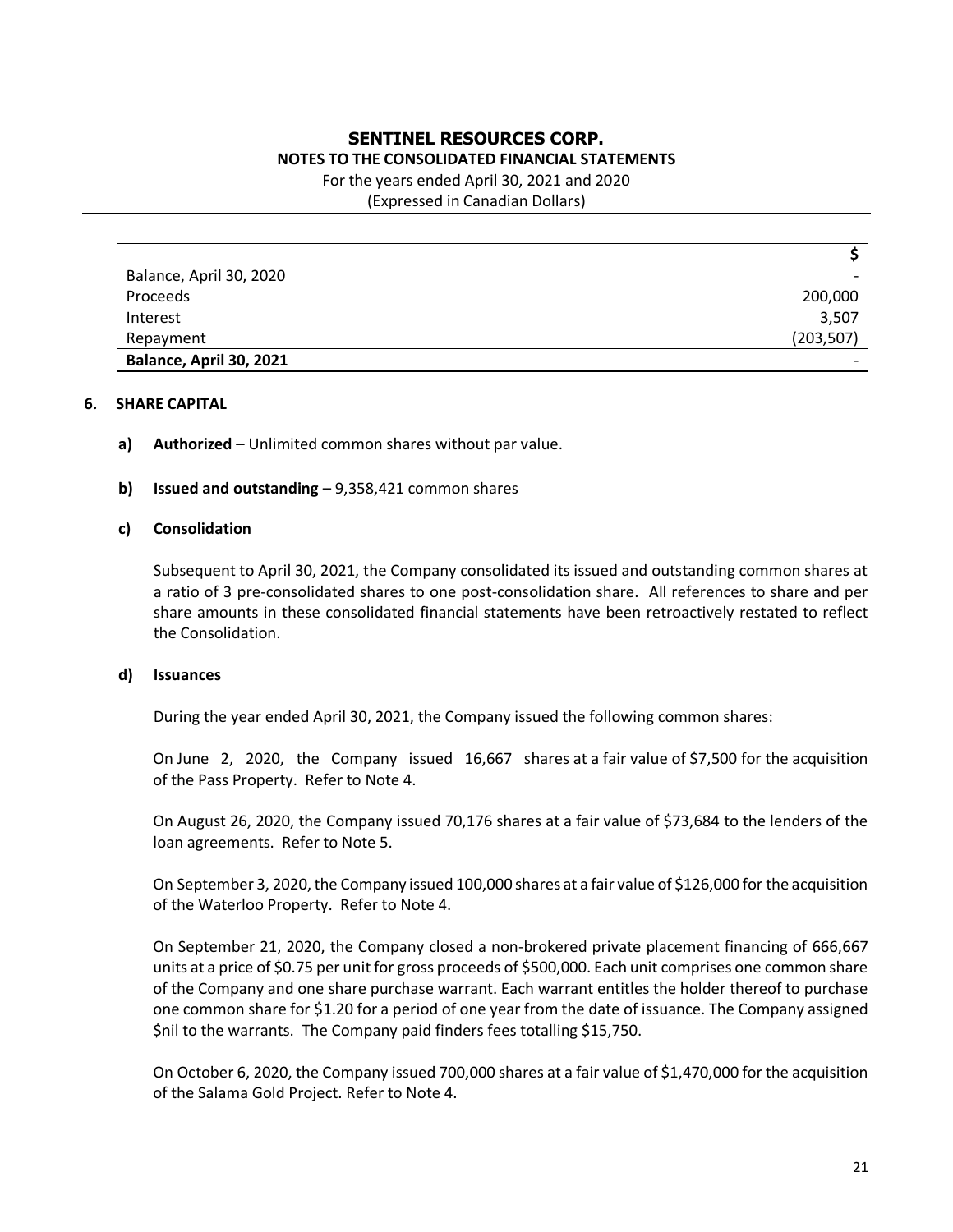For the years ended April 30, 2021 and 2020 (Expressed in Canadian Dollars)

On October 7, 2020, the Company issued 15,000 finders shares at a fair value of \$29,250 for the acquisition of the Waterloo Property. Refer to Note 4.

On October 22, 2020, the Company closed a non-brokered private placement financing of 666,666 units at a price of \$1.65 per unit for gross proceeds of \$1,000,000. Each unit comprises one common share of the Company and one share purchase warrant. Each warrant entitles the holder thereof to purchase one common share for \$3.00 for a period of one year from the date of issuance. The Company assigned \$nil to the warrants. The Company paid finders fees totalling \$57,000.

During the year ended April 30, 2021, the Company issued 903,333 common shares pursuant to exercise of warrants for total gross proceeds of \$271,000. The weighted average share price at dates the warrants were exercised was \$2.03.

During the year ended April 30, 2021, the Company issued 8,333 common shares pursuant to exercise of stock options for total gross proceeds of \$2,500. A value of \$251 was transferred from contributed surplus to share capital as a result. The weighted average share price at dates the stock options were exercised was \$1.20.

During the year ended April 30, 2021, the Company issued 28,246 common shares pursuant to exercise of agent's options for total gross proceeds of \$8,474. A value of \$4,483 was transferred from contributed surplus to share capital as a result. The weighted average share price at dates the agent's options were exercised was \$1.50.

During the year ended April 30, 2020, the Company issued the following common shares:

On August 28, 2019, 1,000,000 units initially issued for gross proceeds of \$15,000 have been cancelled for consideration of \$nil.

On August 28, 2019, the Company cancelled the 1,666,667 units previously issued at a fair value of \$100,000 for the acquisition of Pass Property. Refer to Note 4.

On November 1, 2019, 33 common shares previously issued for gross proceeds of \$10 have been cancelled for consideration of \$10.

On February 28, 2020, the Company successfully completed its initial public offering (the "IPO") and issued 2,166,667 shares of the Company at a price of \$0.30 per share for proceeds of \$650,000. Pursuant to the agency agreement dated February 5, 2020, Leede Jones Gable Inc. acted as agent (the "Agent") for the IPO. The Company paid to the Agent a cash commission of \$45,500 and granted the Agent nontransferable options entitling the Agent to purchase a total of 151,667 common shares at a price of \$0.30 per common share until February 28, 2022. In connection with the IPO, the Agent also received a corporate finance fee of \$26,250 and reimbursements of \$22,941 for its legal and consulting expenses.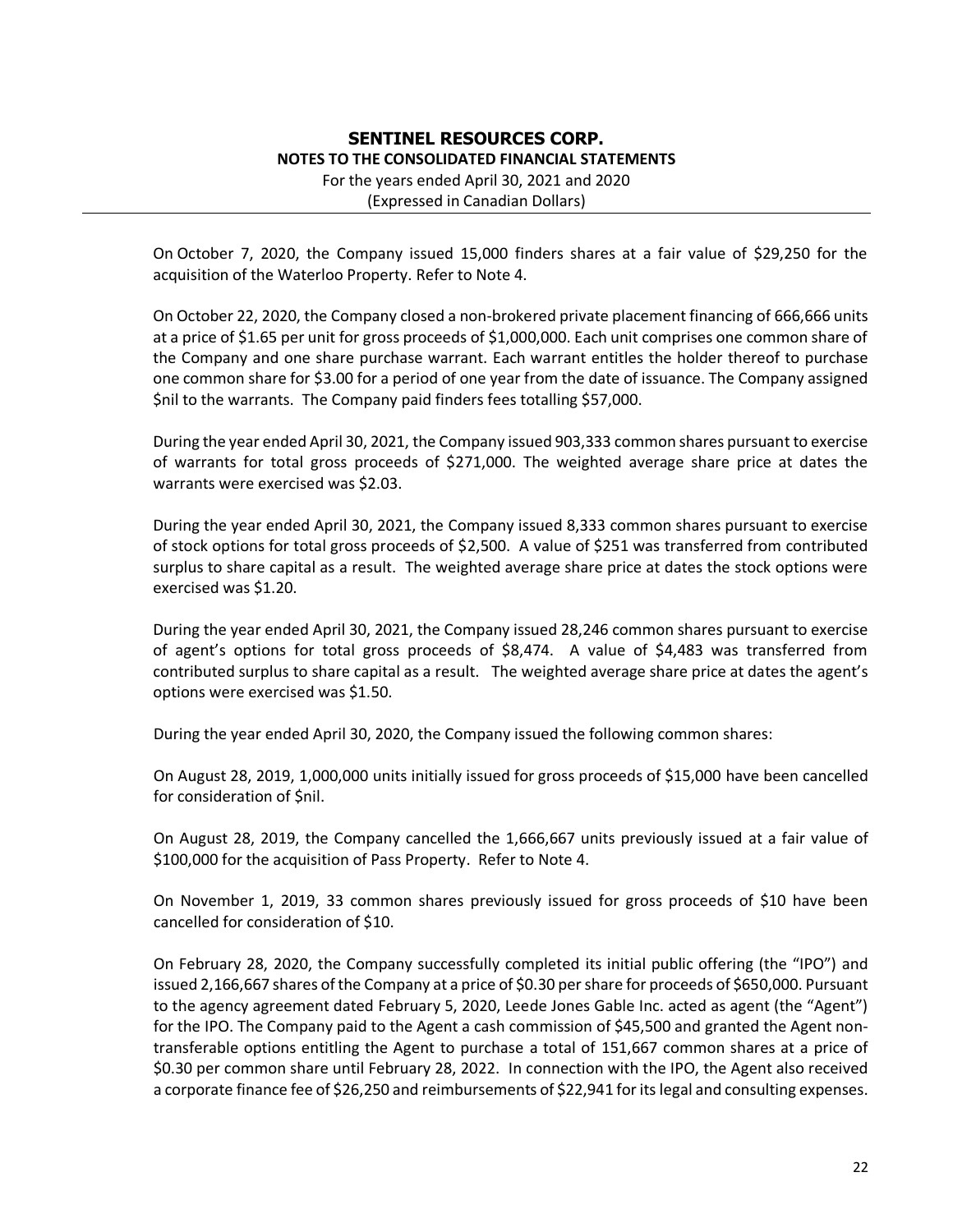For the years ended April 30, 2021 and 2020 (Expressed in Canadian Dollars)

The fair value of the Agent's options issued was determined to be \$24,070 and estimated on the date of issue using the Black-Scholes option valuation model with the following weighted average assumptions: dividend yield of \$nil, risk free interest rate of 1.78%, expected life of 2 years and expected volatility of 100%.

Legal fees of \$10,648 were paid in connection with the IPO.

On March 29, 2020, the Company issued 16,666 shares at a fair value of \$5,000 for the acquisition of the Pass Property. Refer to Note 4.

### **e) Escrowed Shares**

As at April 30, 2021, 200,000 common shares are held in escrow (2020 – 300,000) to be released prorata to the shareholders as to 10% on the listing date with the remaining escrow shares being released in six equal tranches of 15% every six months as to 150,000 common shares on each of August 27, 2021, February 27, 2022, August 27, 2022 and February 27, 2023. These escrow shares may not be transferred, assigned or otherwise dealt without the consent of the regulatory authorities. During the year ended April 30, 2020, 333,333 common shares held in escrow were cancelled.

### **f) Stock Options**

On March 15, 2019, the Company adopted a stock option plan (the "Stock Option Plan"), which provides that, subject to the requirements of the Exchange, the aggregate number of securities reserved for issuance will be 10% of the number of the Company's common shares issued and outstanding at the time such options are granted. Options may be granted under the Stock Option Plan to the directors, officers, employees, management or consultants of the Company and its affiliates, if any, as the Board of Directors may from time to time designate. The Stock Option Plan provides that the number of common shares that may be reserved for issuance to any one individual upon exercise of all stock options held by such individual may not exceed 5% of the issued common shares, if the individual is a director, officer, employee or consultant, or 1% of the issued common shares, if the individual is engaged in providing investor relations services, on a yearly basis. All options granted under the Stock Option Plan will expire not later than the date that is ten years from the date that such options are granted. Options terminate earlier as follows: (i) immediately in the event of dismissal with cause; (ii) 90 days from date of termination other than for cause; or (iii) one year from the date of death or disability.

During the year ended April 30, 2020, the Company granted 91,667 options to officers and directors of the Company. The stock options have an exercise price of \$0.30 per share and expire on January 14, 2025. The options vested immediately upon grant. The weighted average fair value of the options granted during the year ended April 30, 2020 was \$0.03 per share.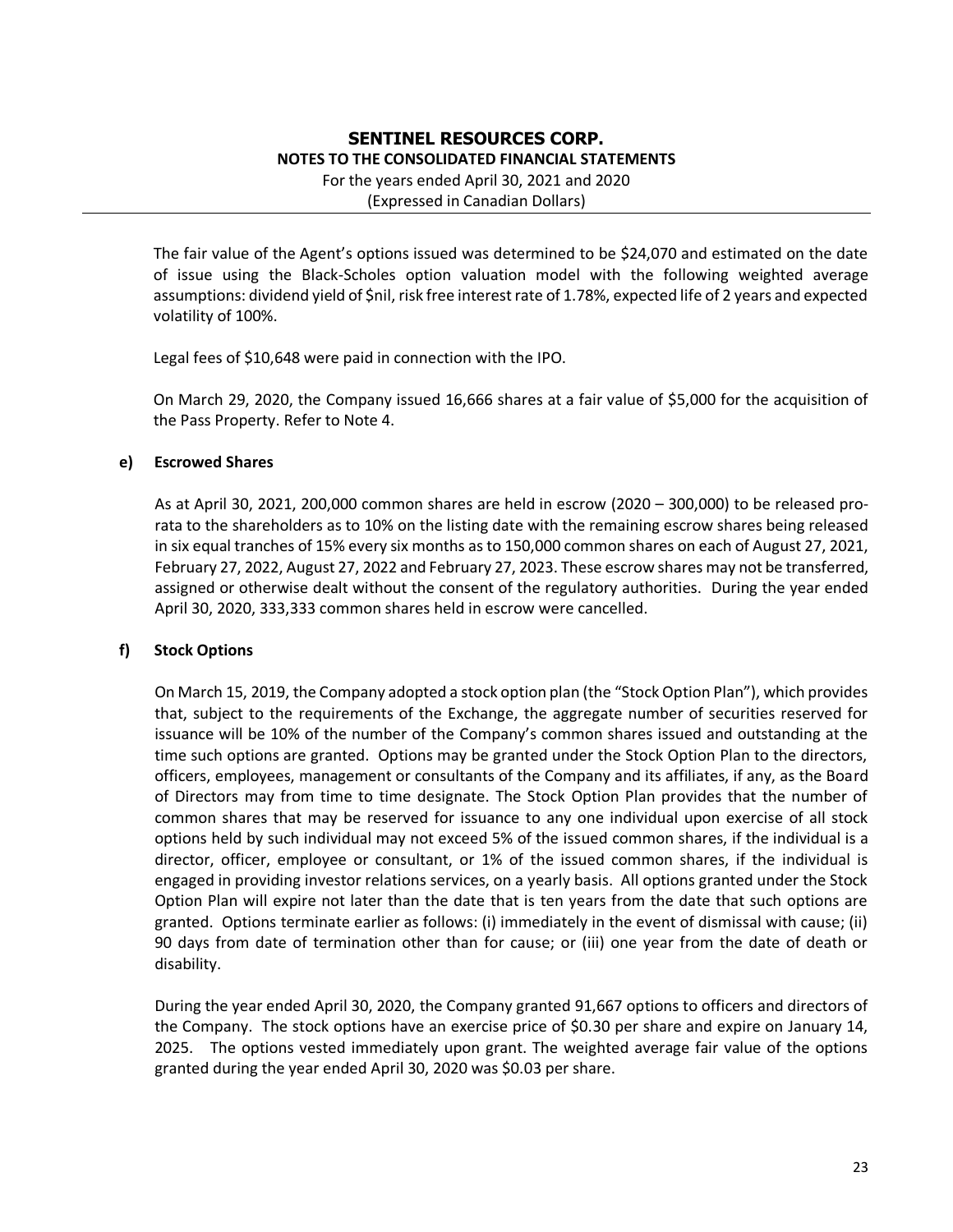For the years ended April 30, 2021 and 2020 (Expressed in Canadian Dollars)

On August 21, 2020, the Company granted 100,000 options to consultants of the Company. The stock options have an exercise price of \$0.84 per share and expire on August 21, 2025. The options vested immediately upon grant. The fair value of the options granted was \$0.63.

On October 1, 2020, the Company granted 83,333 options to a director and a consultant of the Company. The stock options have an exercise price of \$2.01 per share and expire on October 1, 2025. The options vested immediately upon grant. The fair value of the options granted was \$1.47 per share.

The fair value of these options on the date of grant was determined using the Black-Scholes option pricing model and the following assumptions:

|                            | 2021    | 2020    |
|----------------------------|---------|---------|
| Risk free interest rate    | 0.33%   | 1.55%   |
| Expected life              | 5 years | 5 years |
| <b>Expected volatility</b> | 100%    | 100%    |
| <b>Expected forfeiture</b> | Nil     | Nil     |
| <b>Expected dividends</b>  | Nil     | Nil     |

The expected volatility assumption was based on the estimated volatility of comparable companies trading on the Exchange.

During the year ended April 30, 2021 the Company has recorded \$185,751 (2020 - \$2,763) of sharebased compensation expense.

The changes in the stock options for the years ended April 30, 2021 and 2020 are as follows:

|                                         | Number of<br>options | <b>Weighted average</b><br>exercise price<br>(per share) | <b>Weighted average</b><br>remaining life<br>(years) |
|-----------------------------------------|----------------------|----------------------------------------------------------|------------------------------------------------------|
| Balance, April 30, 2019                 |                      |                                                          |                                                      |
| Granted                                 | 91,667               | \$0.30                                                   |                                                      |
| Balance, April 30, 2020                 | 91,667               | \$0.30                                                   | 4.71                                                 |
| Granted                                 | 183,333              | \$1.38                                                   |                                                      |
| Exercised                               | (8, 333)             | \$0.30                                                   |                                                      |
| Balance and exercisable, April 30, 2021 | 266,667              | \$1.05                                                   | 4.16                                                 |

The balance of options outstanding as at April 30, 2021 was as follows: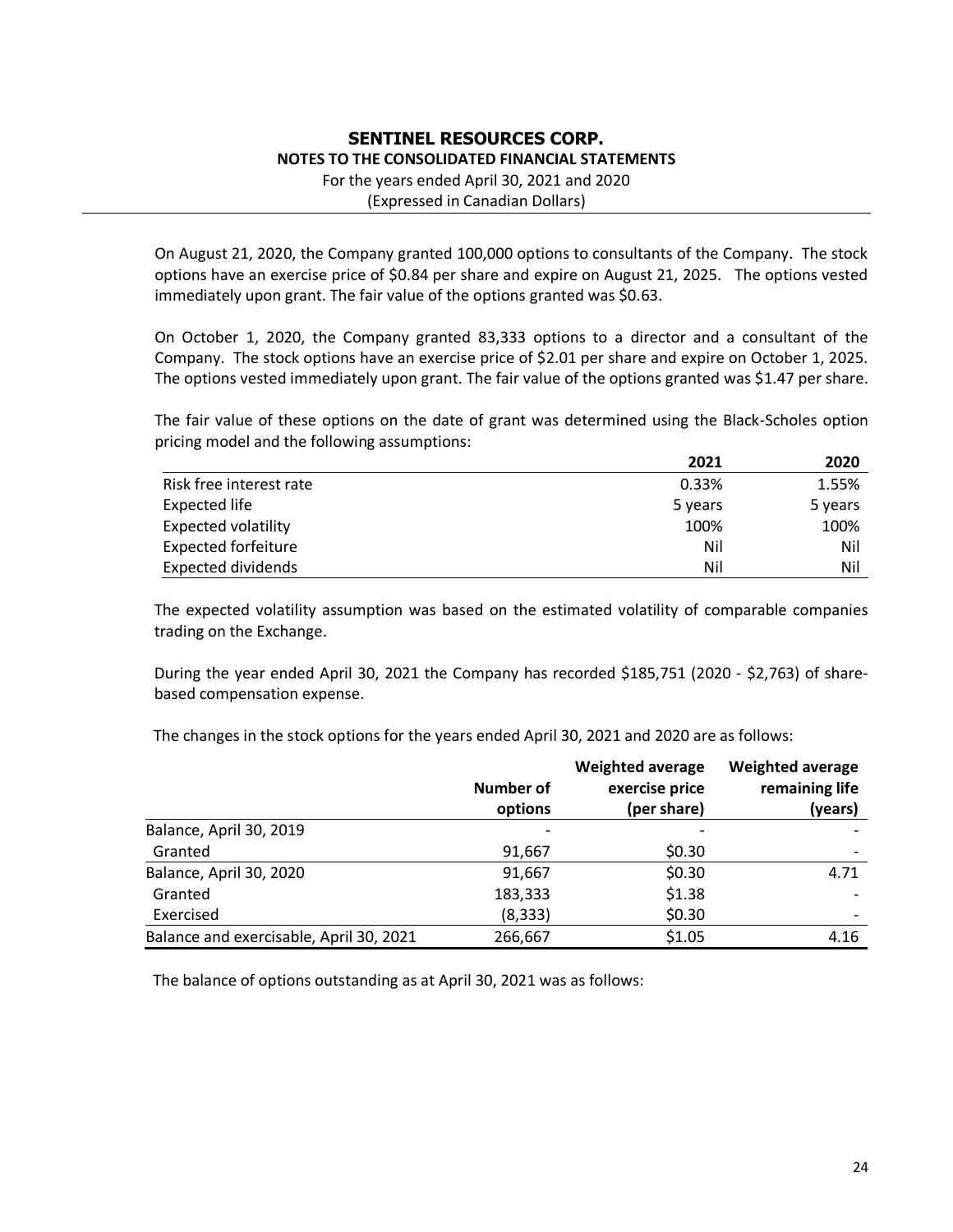For the years ended April 30, 2021 and 2020 (Expressed in Canadian Dollars)

| <b>Expiry date</b> | <b>Exercise</b><br>price | Remaining<br>Life (years) | <b>Options</b><br><b>Outstanding</b> | <b>Unvested</b>          | <b>Vested</b> |
|--------------------|--------------------------|---------------------------|--------------------------------------|--------------------------|---------------|
|                    |                          |                           |                                      |                          |               |
| January 14, 2025   | \$0.30                   | 3.71                      | 83,334                               | $\overline{\phantom{a}}$ | 83,334        |
| August 21, 2025    | \$0.84                   | 4.31                      | 100,000                              | -                        | 100,000       |
| October 1, 2025    | \$2.01                   | 4.42                      | 83,333                               | $\overline{\phantom{a}}$ | 83,333        |
|                    | \$1.05                   | 4.16                      | 266,667                              | $\overline{\phantom{a}}$ | 266,667       |

### **g) Warrants**

Details of warrants activity for the years ended April 30, 2021 and 2020 are as follows:

|                           | <b>Number of</b> | Weighted                      |
|---------------------------|------------------|-------------------------------|
|                           | <b>Warrants</b>  | <b>Average Exercise Price</b> |
|                           | Ħ                |                               |
| Balance, April 30, 2019   | 6,666,667        | 0.30                          |
| Warrants cancelled (1)(2) | (2,666,667)      | 0.30                          |
| Balance, April 30, 2020   | 4,000,000        | 0.30                          |
| <b>Issued</b>             | 1,333,333        | 2.10                          |
| Exercised                 | (903, 333)       | 0.30                          |
| Balance, April 30, 2021   | 4,430,000        | 0.84                          |

 $(1)$  The shareholders agreed to surrender to the Company one half of their units originally issued to them; as a result, 1,000,000 warrants were cancelled.

<sup>(2)</sup> The Company cancelled the 1,666,667 previously issued units issued under the Assignment Agreement. Refer to Note 4.

The balance of warrants outstanding as at April 30, 2021 is as follows:

|                    | <b>Exercise</b><br><b>Price</b> | Remaining<br>Life | <b>Warrants</b><br>Outstanding |
|--------------------|---------------------------------|-------------------|--------------------------------|
| <b>Expiry Date</b> | S                               | (Years)           | #                              |
| September 18, 2021 | 1.20                            | 0.42              | 666,667                        |
| October 22, 2021   | 3.00                            | 0.67              | 666,666                        |
| September 30, 2021 | 0.30                            | 0.39              | 983,334                        |
| December 31, 2021  | 0.30                            | 0.48              | 2,113,333                      |
|                    |                                 | 0.54              | 4,430,000                      |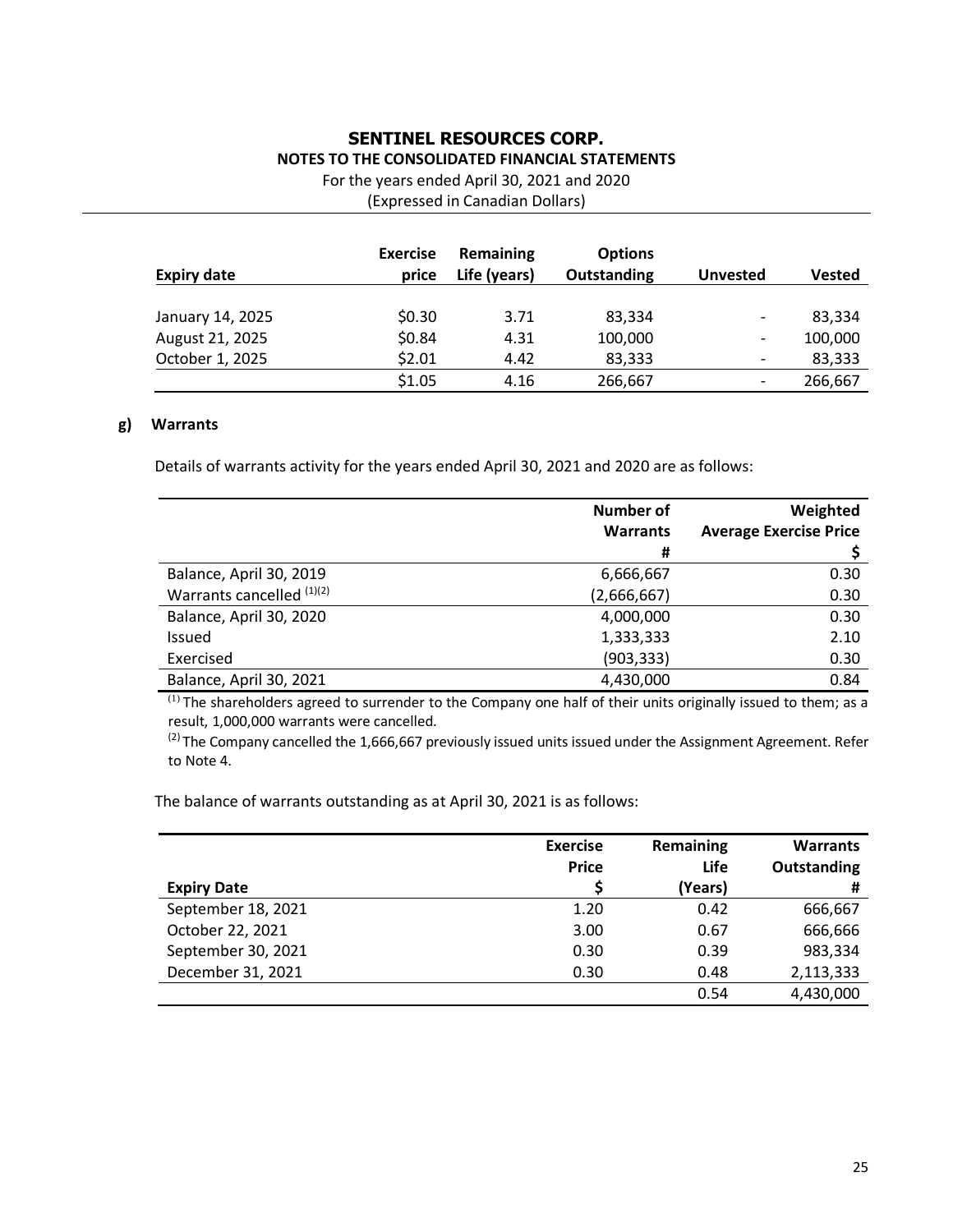For the years ended April 30, 2021 and 2020 (Expressed in Canadian Dollars)

### **h) Agent's Options**

During the year ended April 30, 2020, the Company granted 151,667 options to brokers in connection with the IPO offering. The Agent's options have an exercise price of \$0.30 per share and expire on February 28, 2022.

The changes in the Agent's options for the years ended April 30, 2021 and 2020 are as follows:

|                         | <b>Number of</b>       | <b>Weighted average</b><br>exercise price | <b>Weighted average</b><br>remaining life |
|-------------------------|------------------------|-------------------------------------------|-------------------------------------------|
|                         | <b>Agent's options</b> | (per share)                               | (years)                                   |
| Balance, April 30, 2019 |                        |                                           |                                           |
| Granted                 | 151,667                | \$0.30                                    |                                           |
| Balance, April 30, 2020 | 151,667                | \$0.30                                    | 1.83                                      |
| Exercised               | (28, 246)              | \$0.30                                    |                                           |
| Balance, April 30, 2021 | 123,421                | \$0.30                                    | 0.83                                      |

The balance of Agent's options outstanding as at April 30, 2021 was as follows:

|                    |                 | Remaining |                    |                          |               |
|--------------------|-----------------|-----------|--------------------|--------------------------|---------------|
|                    | <b>Exercise</b> | life      | <b>Options</b>     |                          |               |
| <b>Expiry date</b> | price           | (vears)   | <b>Outstanding</b> | <b>Unvested</b>          | <b>Vested</b> |
|                    |                 |           |                    |                          |               |
| February 28, 2022  | \$0.30          | 0.83      | 123,421            | $\overline{\phantom{a}}$ | 123.421       |

### **7. MANAGEMENT OF CAPITAL**

The Company's objectives when managing capital are to safeguard its ability to continue as a going concern and to maintain a flexible capital structure which optimizes the cost of capital within a framework of acceptable risk. In the management of capital, the Company includes the components of shareholders' equity, which total \$544,801 at April 30, 2021 (2020 - \$615,197).

The Company manages the capital structure and makes adjustments to it in light of changes in economic conditions and the risk characteristics of the underlying assets. To maintain or adjust its capital structure, the Company may issue new shares, issue debt, acquire or dispose of assets or adjust the amount of cash. The Company is dependent on the capital markets as its primary source of operating capital and the Company's capital resources are largely determined by its ability to compete for investor support of its projects.

The Company is not subject to any capital requirements imposed by an external party.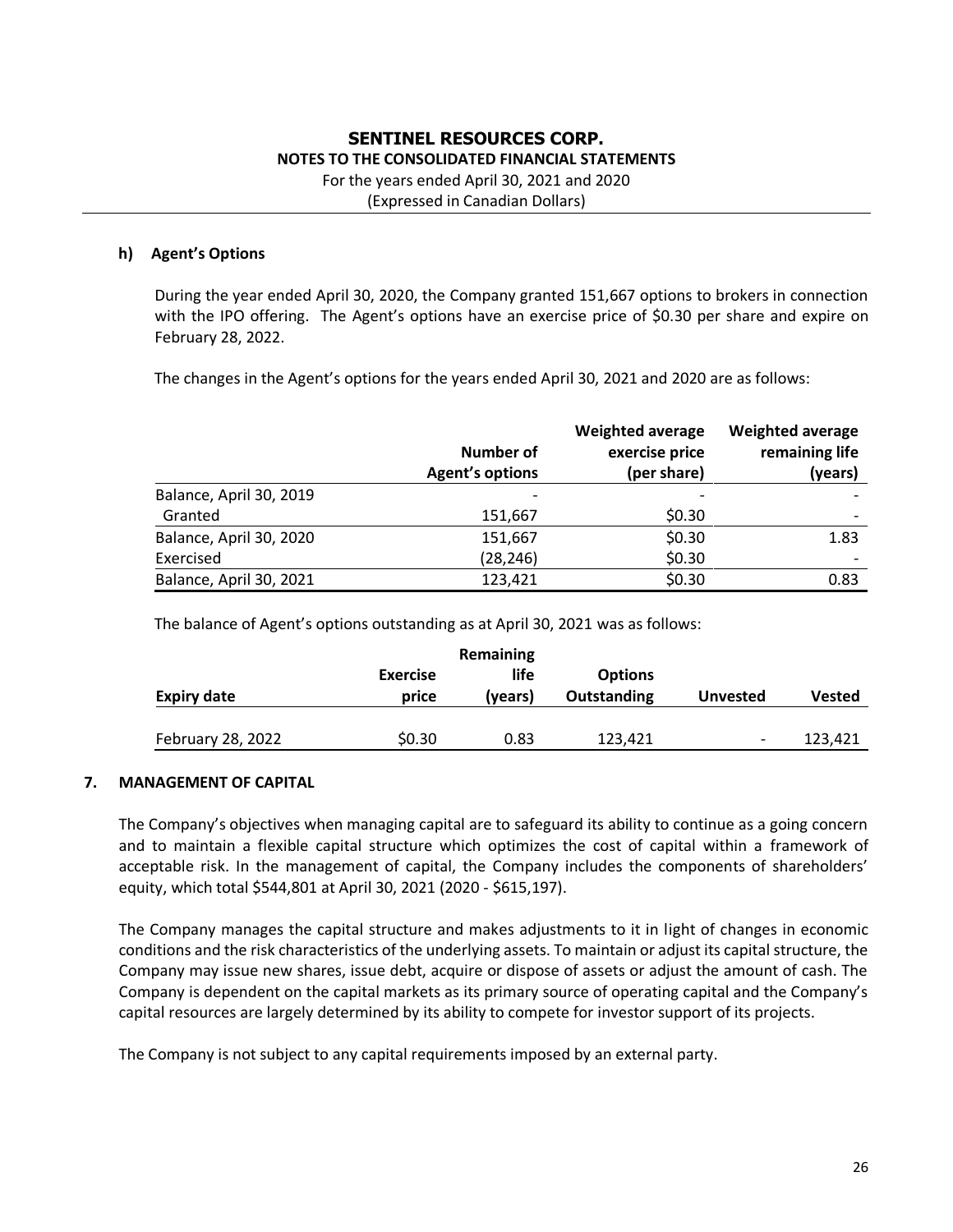For the years ended April 30, 2021 and 2020 (Expressed in Canadian Dollars)

### **8. FINANCIAL INSTRUMENTS**

For financial instruments held by the Company, management classifies cash and performance bonds as FVTPL, and accounts payable and accrued liabilities as amortized cost.

### **a) Fair value of financial instruments**

Financial instruments measured at fair value are classified into one of three levels in the fair value hierarchy according to the relative reliability of the inputs used to estimate the fair values. The three levels of the fair value hierarchy are:

Level 1 – Unadjusted quoted prices in active markets for identical assets or liabilities;

Level 2 – Inputs other than quoted prices that are observable for the asset or liability either directly or indirectly; and

Level 3 – Inputs that are not based on observable market data.

As at April 30, 2021, the Company believes that the carrying values of accounts payable and accrued liabilities approximate their fair values because of their nature and relatively short maturity dates or durations. The fair values of cash and performance bonds are based on level 1 inputs of the fair value hierarchy.

### **b) Management of risks arising from financial instruments**

Discussions of risks associated with financial assets and liabilities are detailed below:

#### *Credit risk*

Credit risk is the risk that one party to a financial instrument will cause a financial loss for the other party by failing to discharge an obligation. Credit risk arises from cash and performance bonds held with banks and financial institutions. The maximum exposure to credit risk is equal to the carrying value of the cash and performance bonds at April 30, 2021 of \$341,785 (2020 - \$324,860). The Company's cash and performance bonds are held with reputable Canadian and Australian banks. The credit risk related to cash and performance bonds is considered minimal.

#### *Interest rate risk*

Interest rate risk is the risk that the future cash flows of a financial instrument will fluctuate because of changes in market interest rates. The risk that the Company will realize such a loss is limited because the Company's interest-bearing financial instruments have fixed interest rates. The Company is also exposed to the risk of variation in the fair value resulting from fluctuations in interest rates, however the impact is not material.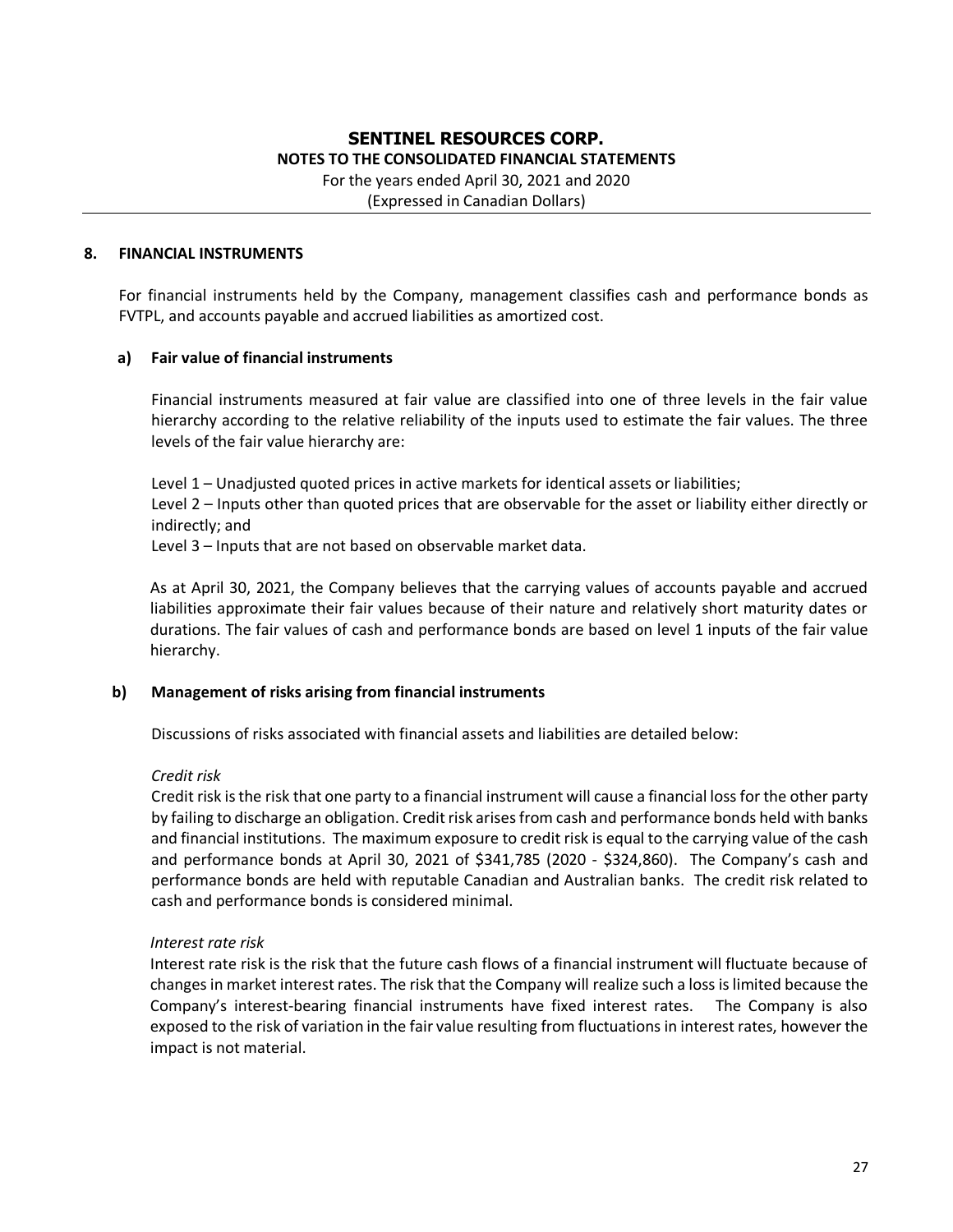# **SENTINEL RESOURCES CORP. NOTES TO THE CONSOLIDATED FINANCIAL STATEMENTS** For the years ended April 30, 2021 and 2020

(Expressed in Canadian Dollars)

### *Liquidity risk*

Liquidity risk is the risk that the Company will encounter difficulty in meeting obligations associated with financial liabilities. The Company manages liquidity risk by maintaining sufficient cash to enable settlement of transactions as they come due. Management monitors the Company's contractual obligations and other expenses to ensure adequate liquidity is maintained. At April 30, 2021, the Company had \$265,865 of cash (2020 - \$324,860), with which to settle \$45,142 of accounts payable and accrued liabilities (2020 - \$19,663).

## *Foreign currency risk*

Currency risk is the risk that the fair value or the future cash flows of a financial instrument will fluctuate because of changes in foreign exchange rates. The Company operates internationally, which gives rise to the risk that cash flows may be adversely impacted by exchange rate fluctuations. Amounts subject to currency risk are primarily cash, offset by accounts payable and accrued liabilities denominated in foreign currencies. The Company raises funds in Canadian dollars and primarily spends funds in Canadian dollars and Australian dollars. The Company is exposed to currency risk primarily on settlements of purchases that were denominated in currencies other than the Canadian dollar. In order to reduce the Company's exposure to currency risk, the Company periodically increases or decreases the amount of funds held in foreign currencies. Included in cash is AUD\$38,991 (\$37,002), performance bonds is AUD\$80,000 (\$75,920) and accounts payable and accrued liabilities is AUD\$5,674 (\$5,384) denominated in foreign currency.

The sensitivity of the Company's net loss to changes in the exchange rate between the Canadian and Australian dollar would be as follows: a 10% change in the Australian dollar exchange rate relative to the Canadian dollar would change the Company's net loss by approximately \$3,200.

# **9. RELATED PARTY TRANSACTIONS**

The Company incurred charges from directors and officers, or to companies associated with these individuals during the years ended April 30, 2021 and 2020 as follows:

|                          | 2021    | 2020   |
|--------------------------|---------|--------|
|                          |         |        |
| Accounting fees          | 20,964  | 15,357 |
| Consulting fees          | 100,003 |        |
| Share based compensation | 74,224  | 2,763  |
|                          | 195,191 | 18,120 |

Accounts payable and accrued liabilities at April 30, 2021 includes \$13,640 (2020 – \$399) due to the CEO and a company in which the CFO is an owner. Related party transactions are conducted in the normal course of business and are measured at the exchange amount, which is the amount of consideration established and agreed to by the parties.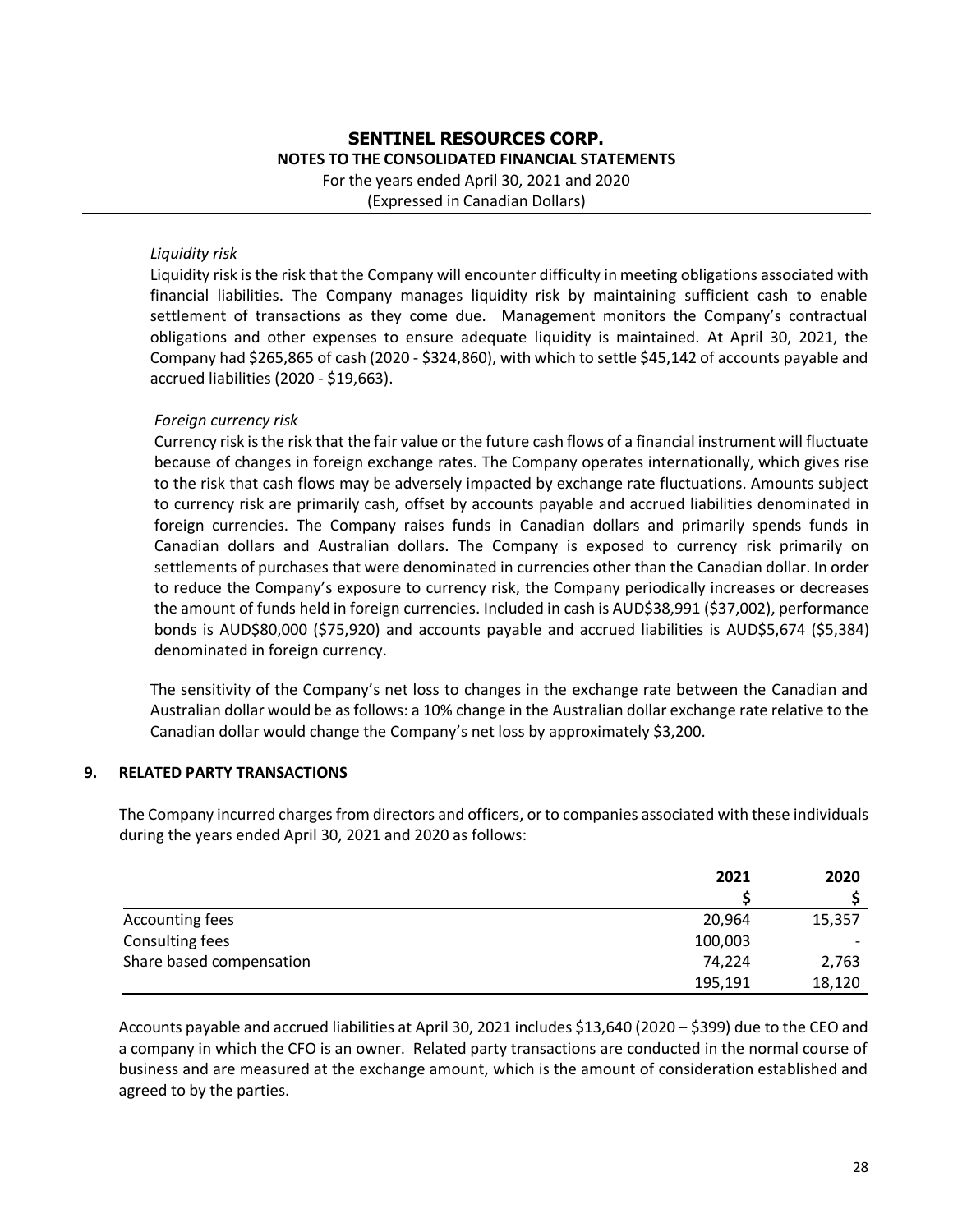For the years ended April 30, 2021 and 2020 (Expressed in Canadian Dollars)

Key management of the Company includes the CEO, the CFO and the Directors. During the year ended April 30, 2021, compensation paid to key management consisted of accounting fees of \$20,964 (2020 – \$15,357) paid to a company in which the CFO is an owner, consulting fees of \$65,000 (2020 – \$nil) paid to the CEO, consulting fees of \$35,003 (2020 – \$nil) paid to a company controlled by a director of the Company, and share based compensation of \$74,224 to a director of the Company.

## **10. INCOME TAXES**

A reconciliation of income taxes at statutory rates with reported taxes is as follows:

|                                                | 2021        | 2020      |
|------------------------------------------------|-------------|-----------|
| Statutory tax rate                             | 27%         | 27%       |
|                                                |             |           |
| Loss before income taxes                       | (3,673,098) | (111,805) |
| Expected income tax recovery at statutory rate | (991, 736)  | (30,187)  |
| Non-deductible items                           | 50,153      | 745       |
| Share issuance costs                           | (19, 643)   | (34, 940) |
| Difference in tax rates and foreign exchange   | (897)       |           |
| Change in deferred tax asset not recognized    | 962,123     | 64,382    |
| Income tax recovery                            |             |           |

The significant components of the Company's deferred income tax assets as at April 30, 2021 and 2020 are as follows:

|                                         | 2021        | 2020      |
|-----------------------------------------|-------------|-----------|
|                                         |             |           |
| Non-capital loss carry forwards         | 536,139     | 45,994    |
| Share issuance costs                    | 36,659      | 27,952    |
| Exploration and evaluation assets       | 463,271     |           |
| Unrecognized deferred income tax assets | (1,036,069) | (73, 946) |
| Net deferred tax asset                  |             |           |

As at April 30, 2021, the Company has non-capital losses carried forward for income tax purposes in Canada of \$1,927,206 which can be applied against future years' taxable income. Their expiry dates range from 2039 - 2041. The Company has tax losses in Australia of approximately \$15,793 which may be carried forward indefinitely and applied against future assessable income. Future tax benefits, which may arise as a result of these losses, have not been recognized in these consolidated financial statements.